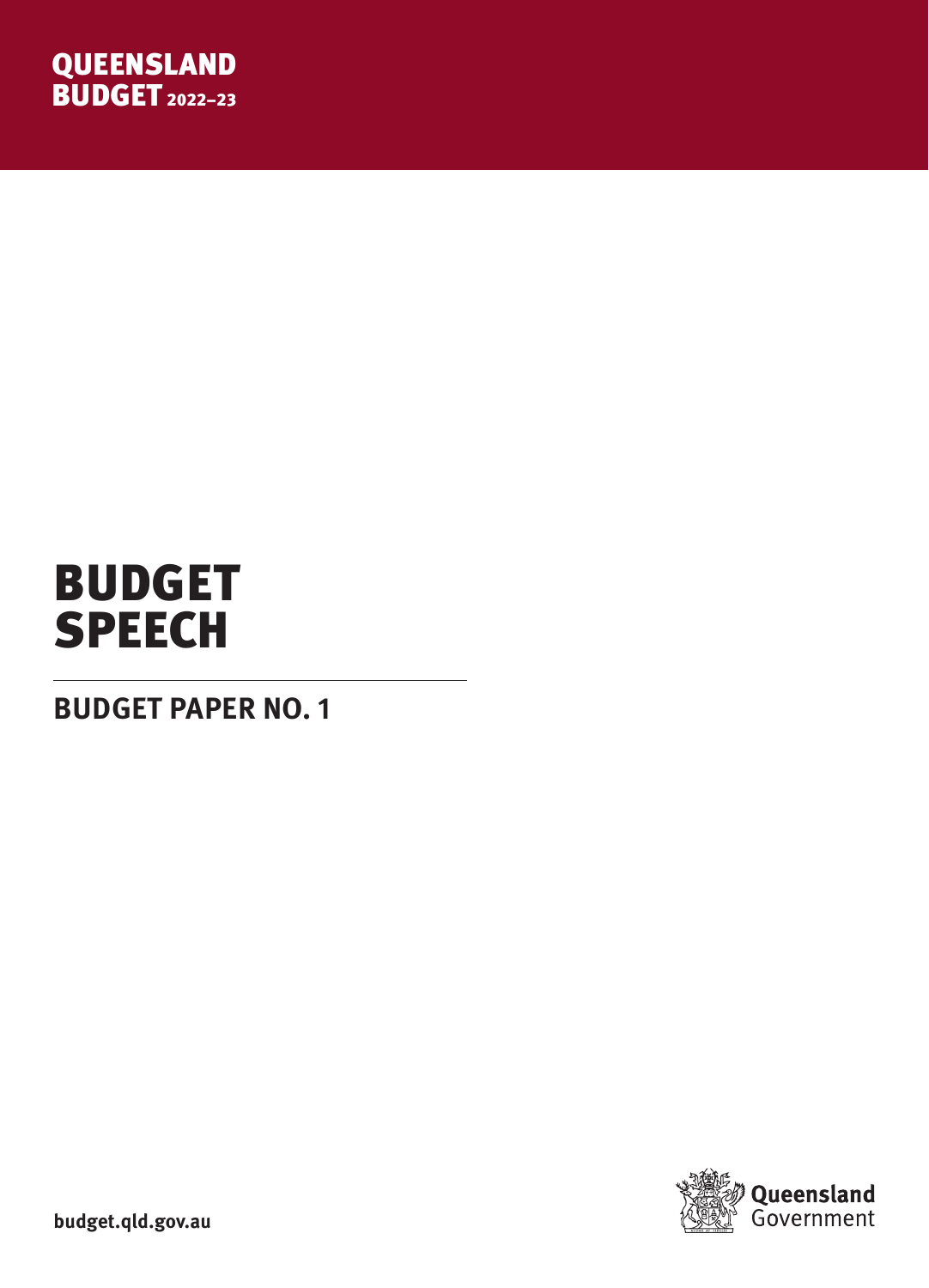# 2022–23 Queensland Budget Papers

1. Budget Speech 2. Budget Strategy and Outlook 3. Capital Statement 4. Budget Measures Service Delivery Statements Appropriation Bills Budget Highlights Regional Action Plans

The budget papers are available online at budget.qld.gov.au

© The State of Queensland (Queensland Treasury) 2022

#### **Copyright**

This publication is protected by the Copyright Act 1968

#### **Licence**

This document is licensed by the State of Queensland (Queensland Treasury) under a Creative Commons Attribution (CC BY 4.0) International licence.



In essence, you are free to copy, communicate and adapt this publication, as long as you attribute the work to the State of Queensland (Queensland Treasury). To view a copy of this licence, visit http://creativecommons.org/licenses/by/4.0/

#### **Attribution**

Content from this publication should be attributed to: © The State of Queensland (Queensland Treasury) - 2022–23 Queensland Budget



#### **Translating and interpreting assistance**

The Queensland Government is committed to providing accessible services to Queenslanders from all cultural and linguistic backgrounds. If you have difficulty in understanding this publication, you can contact us on telephone (07) 3035 3503 and we will arrange an interpreter to effectively communicate the report to you.

**Budget Speech Budget Paper No. 1** ISSN 1445-4890 (Print) ISSN 1445-4904 (Online)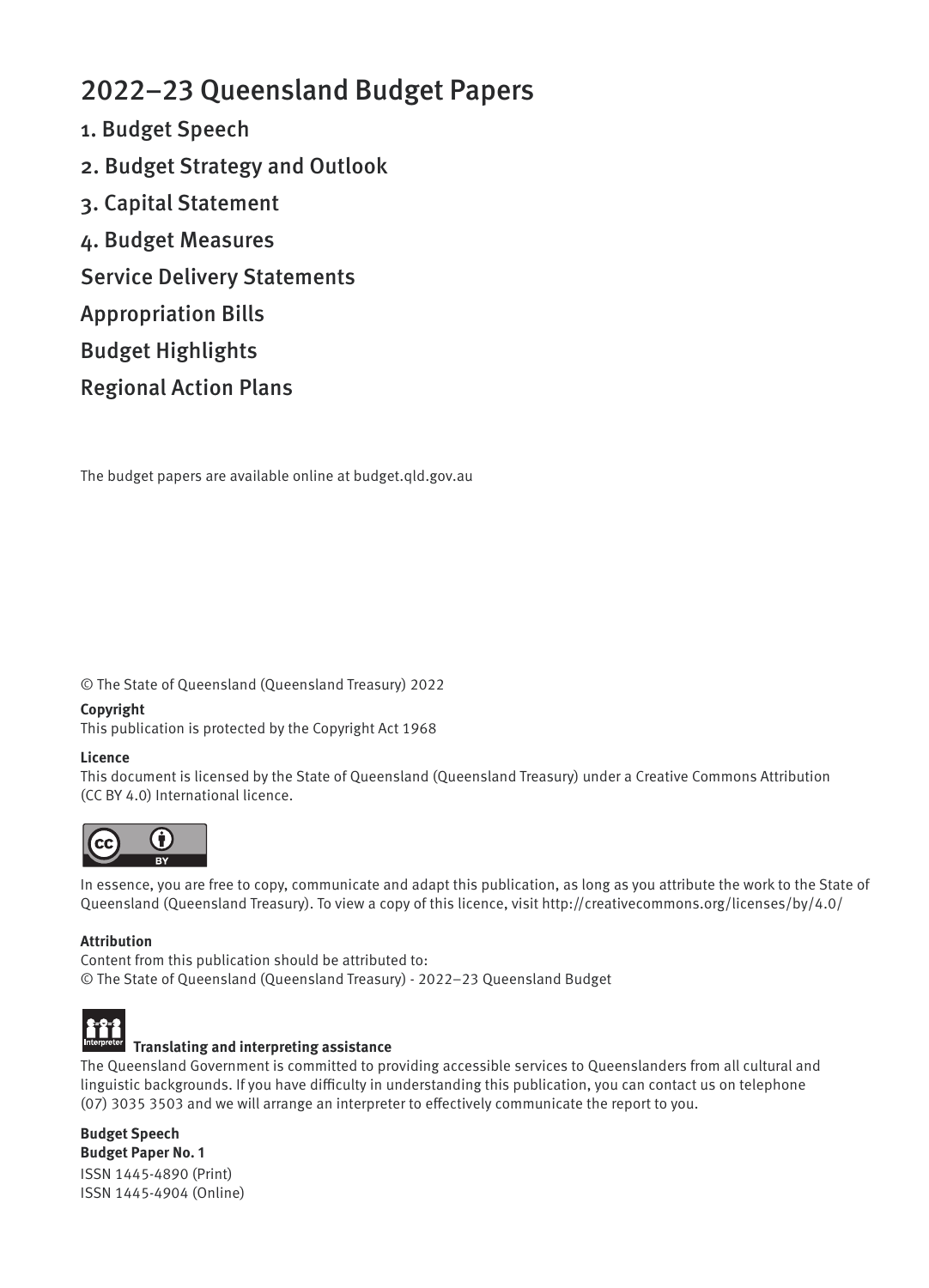# **Appropriation Bill 2022**

The Honourable Cameron Dick MP Treasurer Minister for Trade and Investment

Speaker,

The budget that I deliver today delivers good jobs.

It provides better services.

And it supports Queensland's great lifestyle.

It is a budget that marks our state's emergence from the sacrifice and resilience shown by Queenslanders during a pandemic that has shaken and disrupted us like nothing before.

A pandemic whose impacts have been felt in our homes, our businesses, our schools, and our hospitals.

Notwithstanding these challenges, the great resilience of Queenslanders won through, built on perseverance, discipline and hard work.

And that has allowed this Budget to build on our extraordinary economic standing.

An extraordinary economic standing that sees Queensland, on almost every indicator we have seen this year, outperforming the rest of Australia.

It is a budget that puts health care first.

It is a budget to propel us from times of tremendous disruption and turbulence towards a brighter horizon.

A new era is dawning for Queensland.

We are taking advantage of global shifts, like decarbonisation and digitalisation, to realise opportunities in our traditional and emerging industries and to help create more jobs.

We are building the infrastructure for tomorrow.

We are providing better services for all Queenslanders.

And we are doing all of this, without compromising our cherished lifestyle.

The starter's gun has sounded on the maroon, decade-long race towards the Brisbane 2032 Olympic and Paralympic Games.

And the decade beyond.

Our nation leading response to COVID-19 underpins the greatest ever investment in Queensland's future.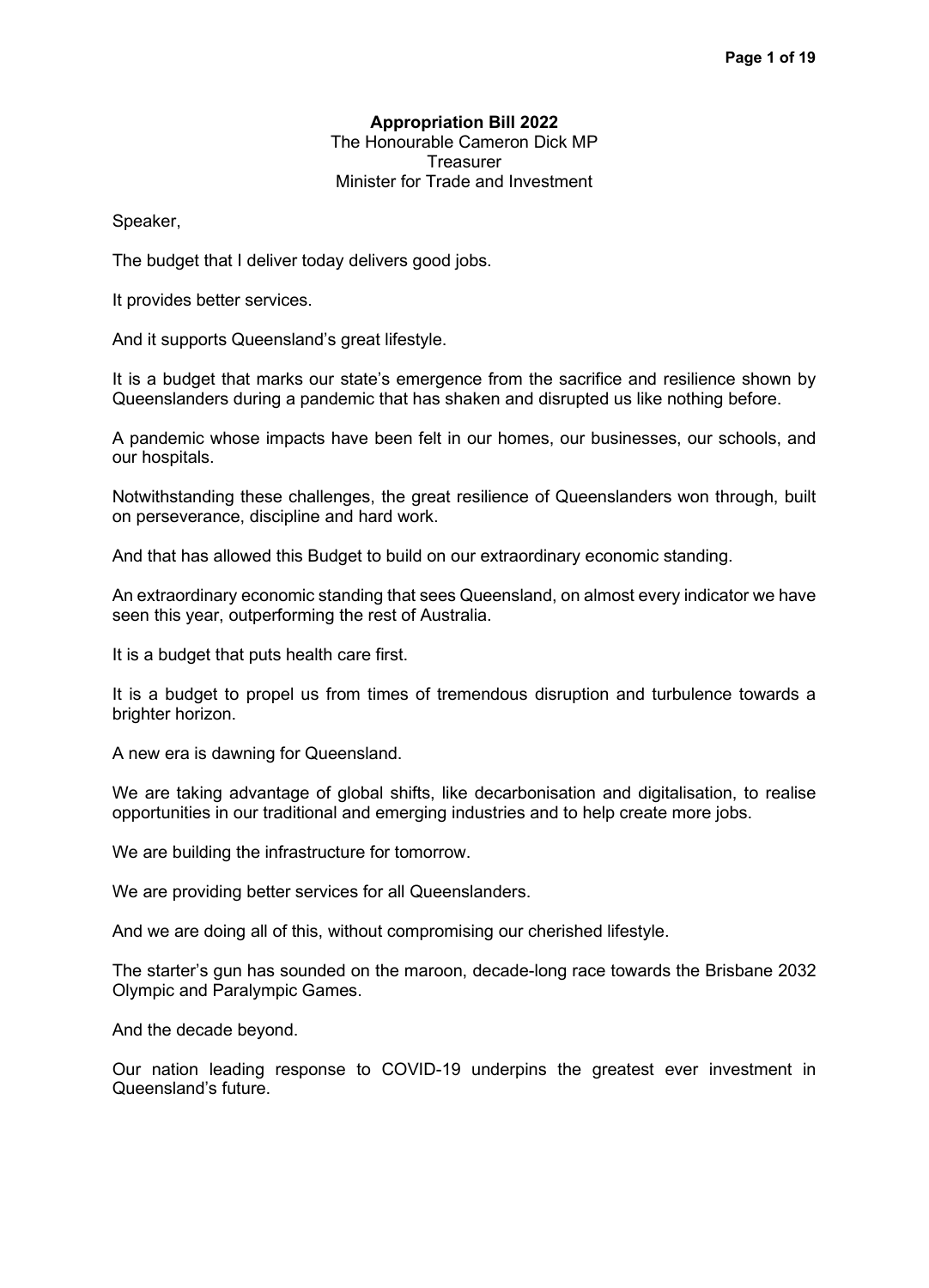#### **HEALTH**

Despite the lockdowns and isolation, Queenslanders have rightly rallied behind our frontline workers.

Day after day, shift after shift, they continue to be at the forefront of our response to the COVID-19 pandemic.

They put themselves in harm's way, treating thousands afflicted with severe virus symptoms and comforting their families.

Doctors, nurses, paramedics, and health workers continue to give Queenslanders the very best care, because they care.

Under pop-up tents, in all kinds of weather conditions, they have administered millions of PCR tests.

In the middle of the night, they have transported patients struggling to find their breath, to receive world class health care.

For our health workers, their daily routine involves multiple changes of personal protective equipment, surgical masks, respirators, gloves, goggles, glasses, face shields, gowns, and aprons.

Their daily ordeal has saved countless lives.

To pay tribute to their service, we must make sure our health system has the infrastructure, technology and resources it needs to meet the future demands of a growing state.

These demands, and the pressures they create, are not confined to Queensland.

As in many parts of the world, healthcare is facing short and long-term challenges.

The short-term challenges range from rising emergency department presentations to forced postponement of non-urgent elective surgeries to accommodate COVID-19 related priority care.

The outbreak of influenza A has also made its presence felt, which is why Queensland became the first Australian state to provide free flu vaccines.

There is also an increasing prevalence of complex and chronic illness.

An estimated 4 out of 5 Australians aged 65 and over have at least one chronic illness.

Rising private health insurance premiums are also placing additional pressure on our public hospital network.

Across Queensland the level of private health insurance coverage is near the lowest level seen for the last 20 years.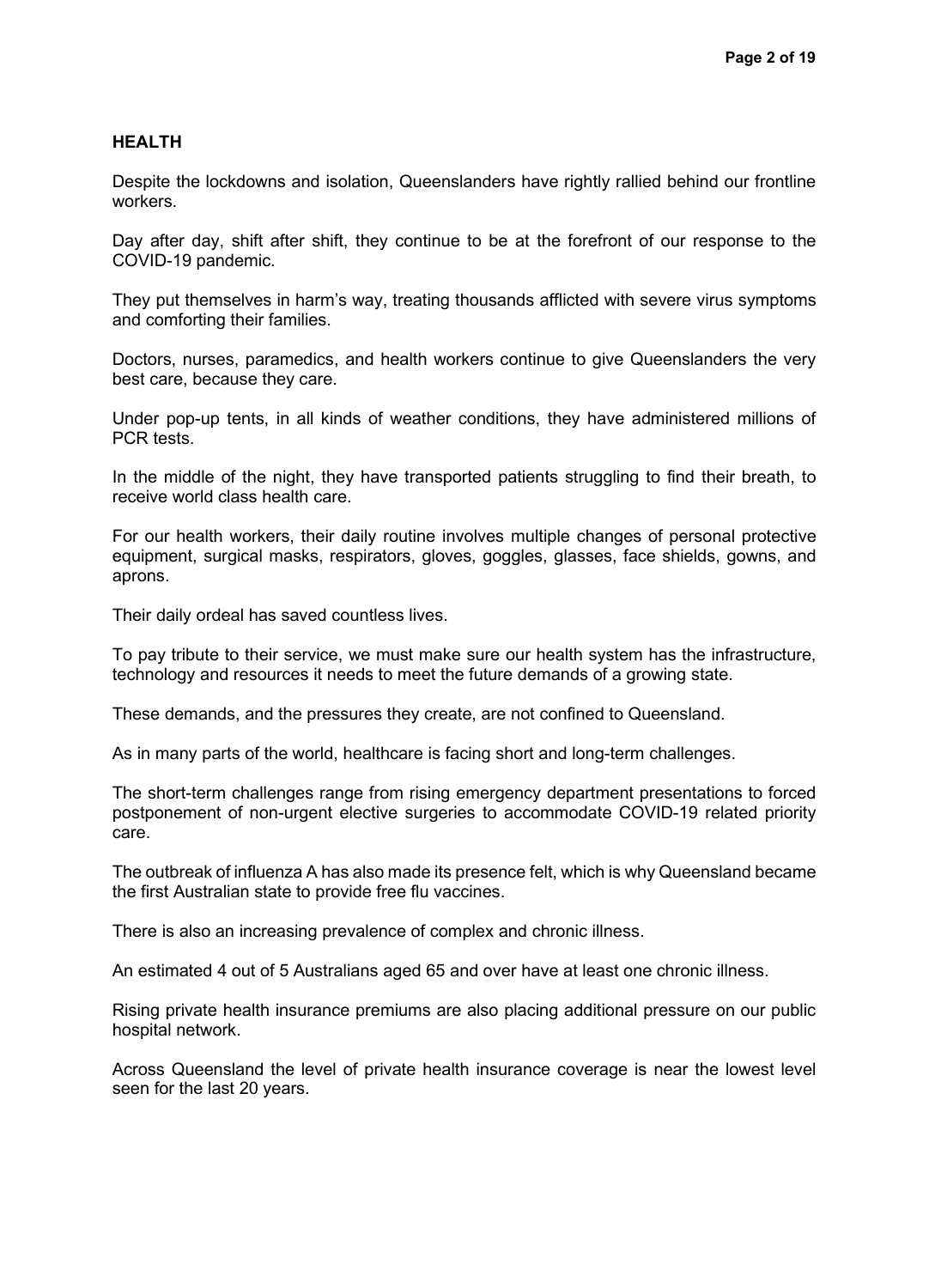There are now more Queenslanders without any form of private health insurance than at any other period, with 3.1 million Queenslanders uninsured.

Of those who do still have private insurance, less than 40 per cent have a policy which covers all hospital admissions.

That means, less than one in 4 Queenslanders have private cover for all hospital admissions.

Over the longer term there are also pressures associated with a growing and ageing population.

Queensland has the fastest population growth of all states and territories.

By 2036, our current population of 5.24 million is expected to increase by around 20 per cent, or over one million new Queenslanders.

And the number of Queenslanders aged over 65 is projected to grow from 865,000 to 1.3 million people in 2036, an increase of 50 per cent.

Demands on our health system can never be addressed by cuts to frontline services.

That is why the Palaszczuk Labor Government will always put health care first.

Today, I am pleased to announce that this year's Budget will deliver a record commitment of \$23.6 billion for frontline health services and high-quality healthcare infrastructure.

Today, our government commits \$9.8 billion for a funding program to expand the capacity of Queensland's health system, the biggest hospital building program in the history of Queensland.

That commitment will deliver 2,200 additional overnight hospital beds.

There will be new hospitals in Bundaberg, Toowoomba and at Coomera.

There will be hospital expansions in Cairns, Townsville, Robina, Mackay, Redcliffe, Ipswich and Hervey Bay.

Metropolitan Hospitals like the Princess Alexandra Hospital, the QEII Hospital, the Prince Charles Hospital and Logan Hospital will all be expanded.

And in an Australian-first, a comprehensive Queensland Cancer Centre will be built at the Royal Brisbane and Women's Hospital.

In addition, our government will reallocate \$229.7 million of existing funding to increase bed capacity under the Accelerated Infrastructure Delivery Program over the next 2 years.

This program will deliver 289 beds across 7 projects in the Metro South, Gold Coast, West Moreton, and Cairns and Hinterland Hospital and Health Services.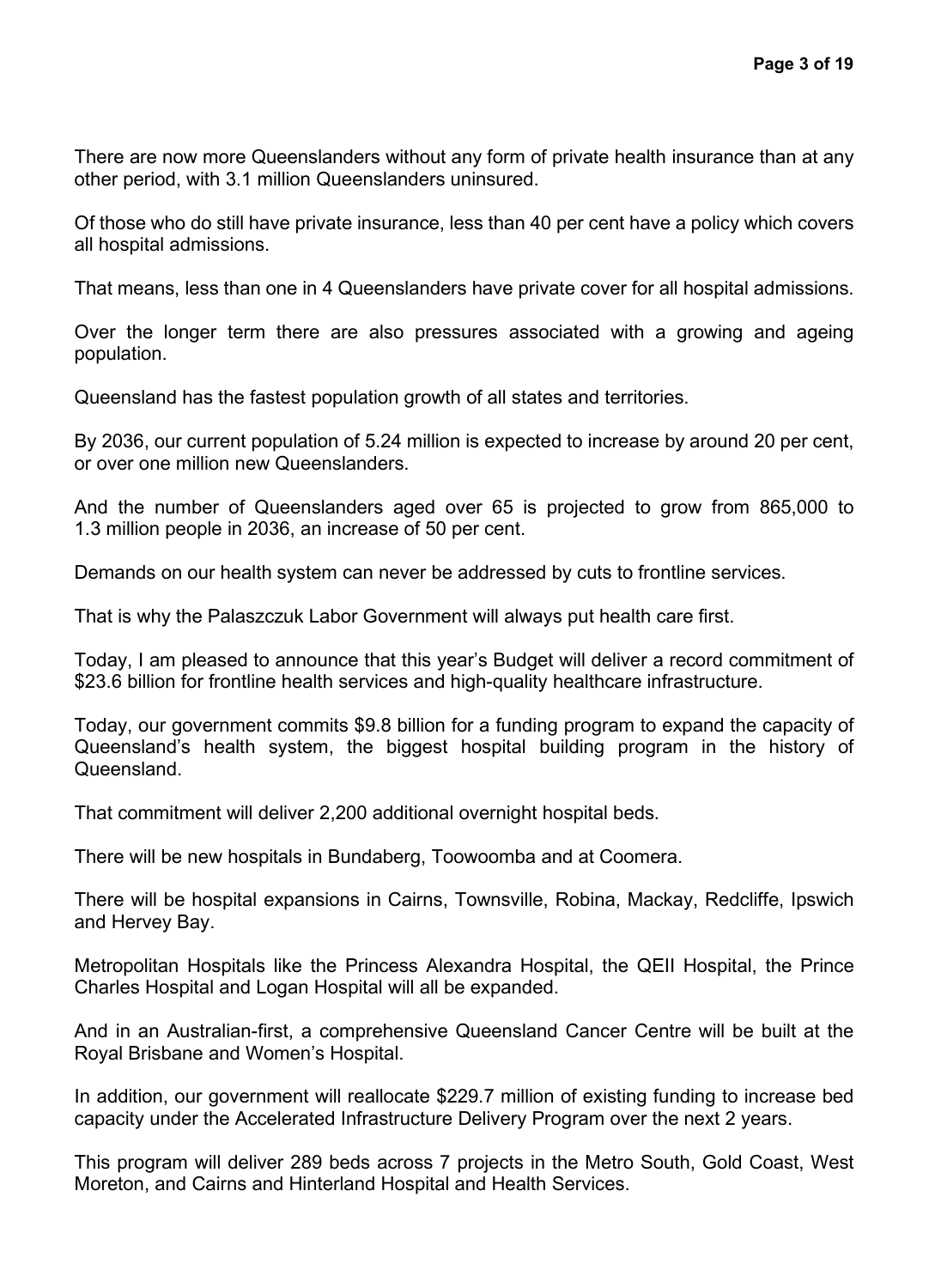In total, this budget provides for an additional 2,509 beds across the state.

New ambulance stations will be delivered at Caloundra South, Lawnton, Morayfield, Ormeau, and Ripley, along with redeveloped stations at Southport, Pimpama and Toowoomba.

From the election of our government until today:

- the number of nurses in Queensland has increased by 10,638, or 38.1 per cent;
- the number of doctors has increased by 3,106, or 39.2 per cent; and
- the number of ambulance officers has increased by 1,103, or 29.7 per cent.

We will deliver 9,475 jobs for frontline staff – including doctors and nurses, paramedics and allied health professionals – across this term of government.

This is a record budget for health.

Every year, the health budget grows.

But this year, the increase is much more than just the usual.

We have listened to stakeholders in the health system, who tell us that they need greater budget certainty to plan and deliver high quality health care.

They have told us that if we can give them that certainty, they will find smarter and better ways to deliver healthcare.

They have spoken.

And our government has listened.

This year, for the first time, we are providing a sustained, long-term uplift to Queensland Health funding across the forward estimates.

This means that total budget funding for Queensland Health will grow by \$8.5 billion over the forward estimates

This is the largest total uplift in budgeted health expenditure in the history of Queensland.

Not only are we substantially increasing the funding to Queensland Health, we are also improving how we fund Queensland Health.

Prevention of illness, early intervention, and new models of care that help patients stay out of hospital in the first place, are all activities that are front and centre when it comes to the work of our Hospital and Health Services.

That is why, in this budget, we are freeing up our hospitals to put even greater focus on outcomes, not just activity.

There will, of course, be accountability for funds spent.

There are no blank cheques.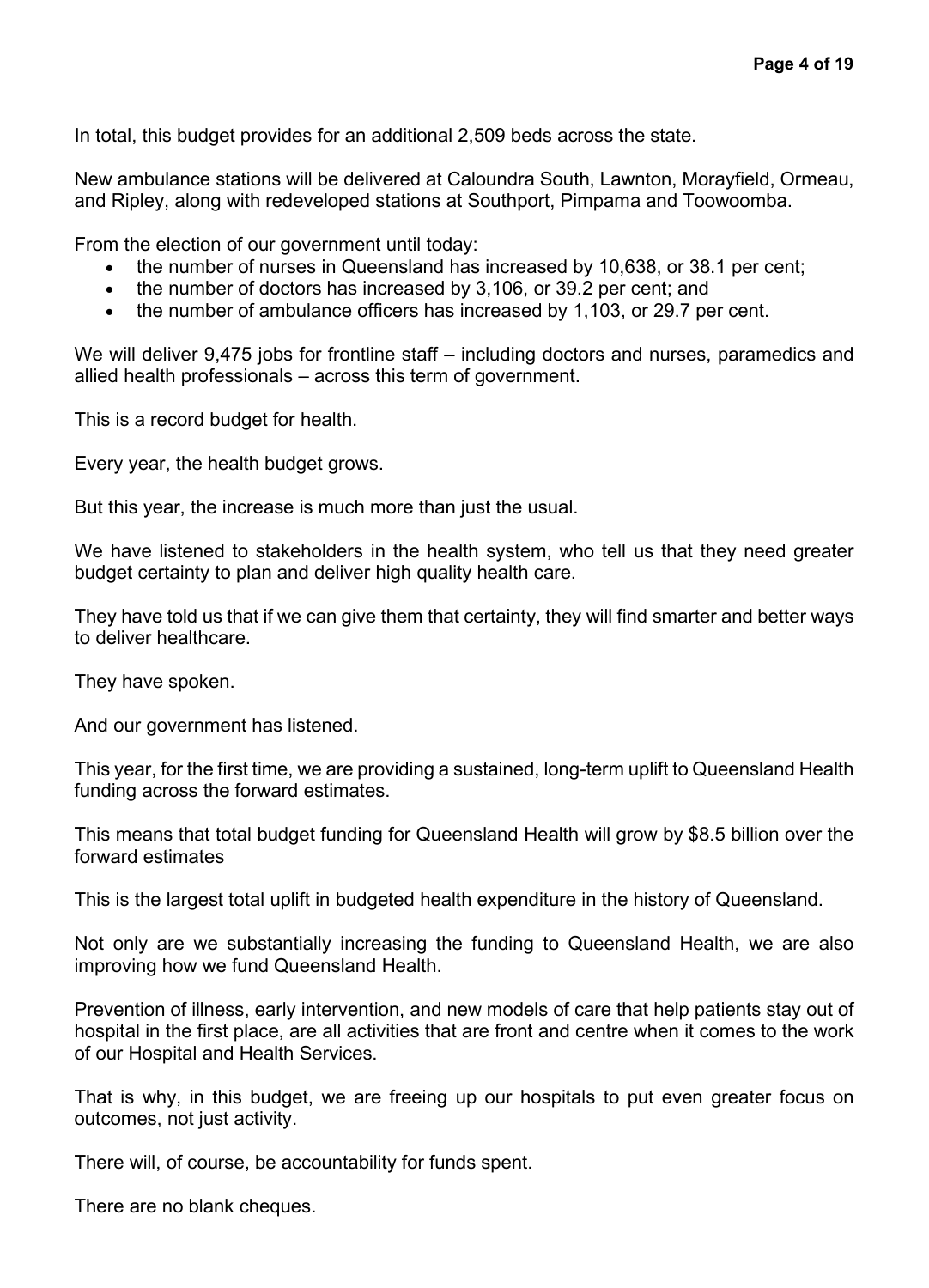Because every dollar matters.

But very importantly, Queensland Health will have much greater flexibility on how to invest state-provided funds on achieving outcomes.

## **MENTAL HEALTH**

The pandemic has painted a stark picture of the importance of mental health care.

It is a picture that became even clearer with the release of the report by the parliamentary Mental Health Select Committee earlier this month.

I thank the members of that committee, particularly the Chair, the Member for Greenslopes Joe Kelly, and all those who made submissions to this important inquiry.

The issues caused by mental health seep insidiously into so many other areas of life, from substance abuse and domestic violence to homelessness and unemployment.

And it affects every part of our state.

There is no community that is spared its impact.

To all those who made submissions to the Committee, to all those dealing with the challenge of mental illness, to all those who have lost a loved one to mental illness, we hear you.

And now we will act.

Our government will not leave behind those Queenslanders and their families living with the challenge of mental illness.

Our record health budget will commit an additional \$1.6 billion for mental health services over 5 years, together with \$28.5 million in capital funding, to support plans that focus on addressing issues around mental health, addiction, substance abuse and suicide.

It will focus on rehabilitation care, additional community care units, adolescent day programs and Step-Up Step-Down services to help people transition from hospital or avoid hospital admission in the first instance.

This is the biggest ever investment in mental health services in Queensland.

But in order to deliver this funding, we must have a sustainable funding model.

To that end, our government will introduce a 0.25 per cent mental health levy on businesses with annual taxable Australian wages of over \$10 million from 1 January 2023.

Businesses with annual wages over \$100 million will pay an additional 0.5 per cent levy.

Treasury modelling indicates this levy will only apply to around one per cent of all Queensland businesses.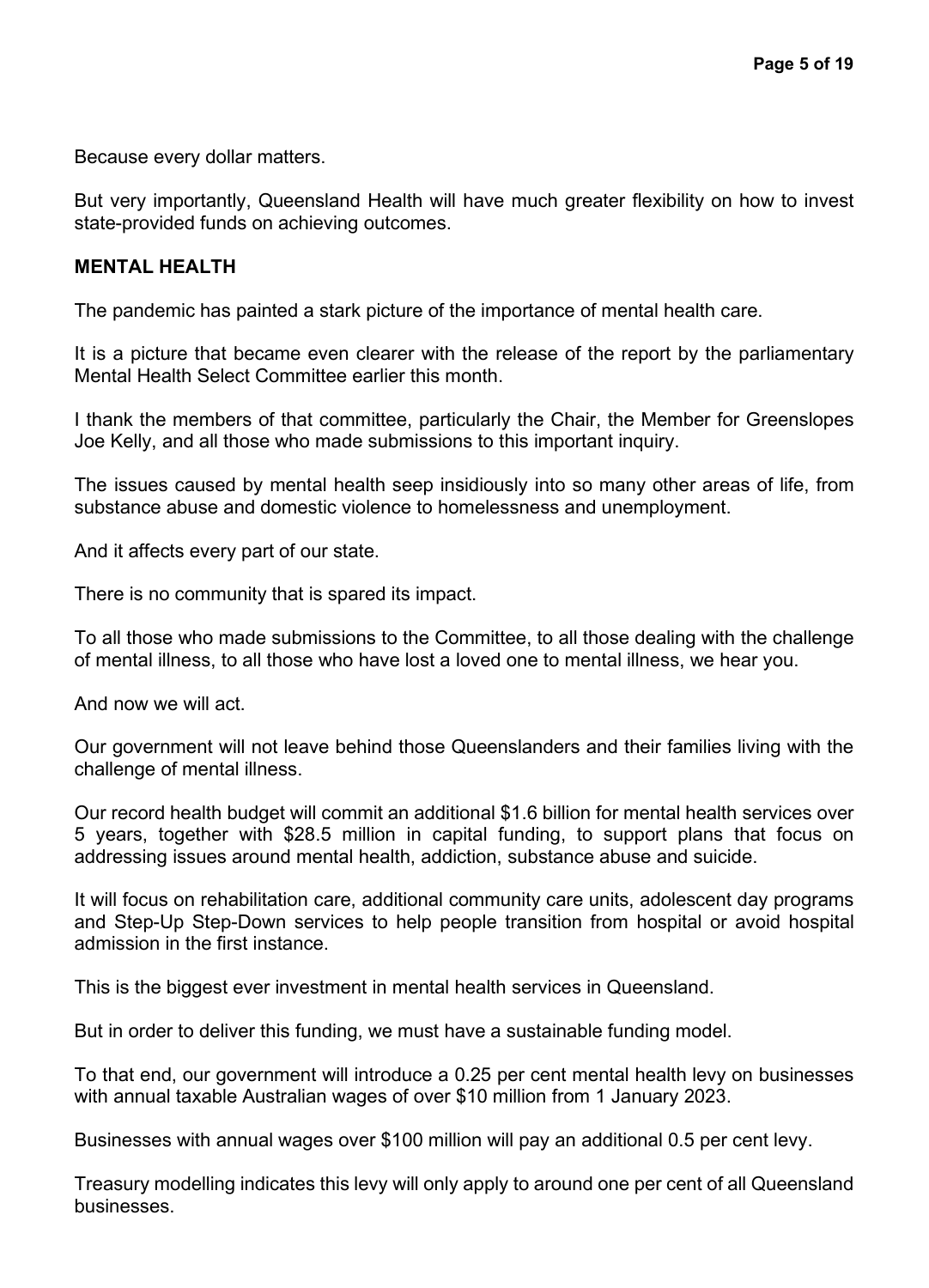By the end of the forward estimates, the mental health levy will generate \$425 million each year, a sustainable and ongoing source of funding to assist Queenslanders in need.

Our record health budget also aims to give First Nations people and others living in rural and remote parts of Queensland access to the best possible health care.

In this Budget our government commits almost \$1 billion over 7 years for a Building Rural and Remote Healthcare Program to replace ageing health infrastructure in rural and remote parts of the state.

This will ensure Queenslanders living in these areas can receive adequate and contemporary health care.

This investment builds on our government's proud legacy of delivering new or renewed hospitals and health clinics across our state, including major new hospitals at Roma and Kingaroy.

We will also make sure the Royal Flying Doctor Service, born in our state, is adequately resourced to provide aeromedical evacuations throughout our regions for the seriously injured or those requiring urgent medical attention.

Budget funding of \$334 million over 10 years will enable the RFDS to take care of those in need, no matter where they live.

We will also allocate an additional \$60.3 million towards Brisbane Airport Corporation's new aeromedical infrastructure upgrade that will feature new patient transfer facilities and state-of-the-art hangars for fixed and rotary wing aircraft.

# **GOOD JOBS**

Since our health response to COVID-19 enabled Queensland to start accelerating away from the pandemic last year, there is one statistic where Queensland has consistently led the nation.

The creation of new jobs.

Since March 2020, our job creation has tracked in line with the combined number of jobs created in the 2 largest states, New South Wales and Victoria.

Last week's Labour Force data from the Australian Bureau of Statistics shows that figure is now 206,000 new Queensland jobs created since March 2020.

That May Labour Force data also showed something quite remarkable.

In the month of May, 46,600 new jobs were created in our state.

We are one in 5 Australians, but in the month of May, Queensland created 3 out of every 4 new Australian jobs.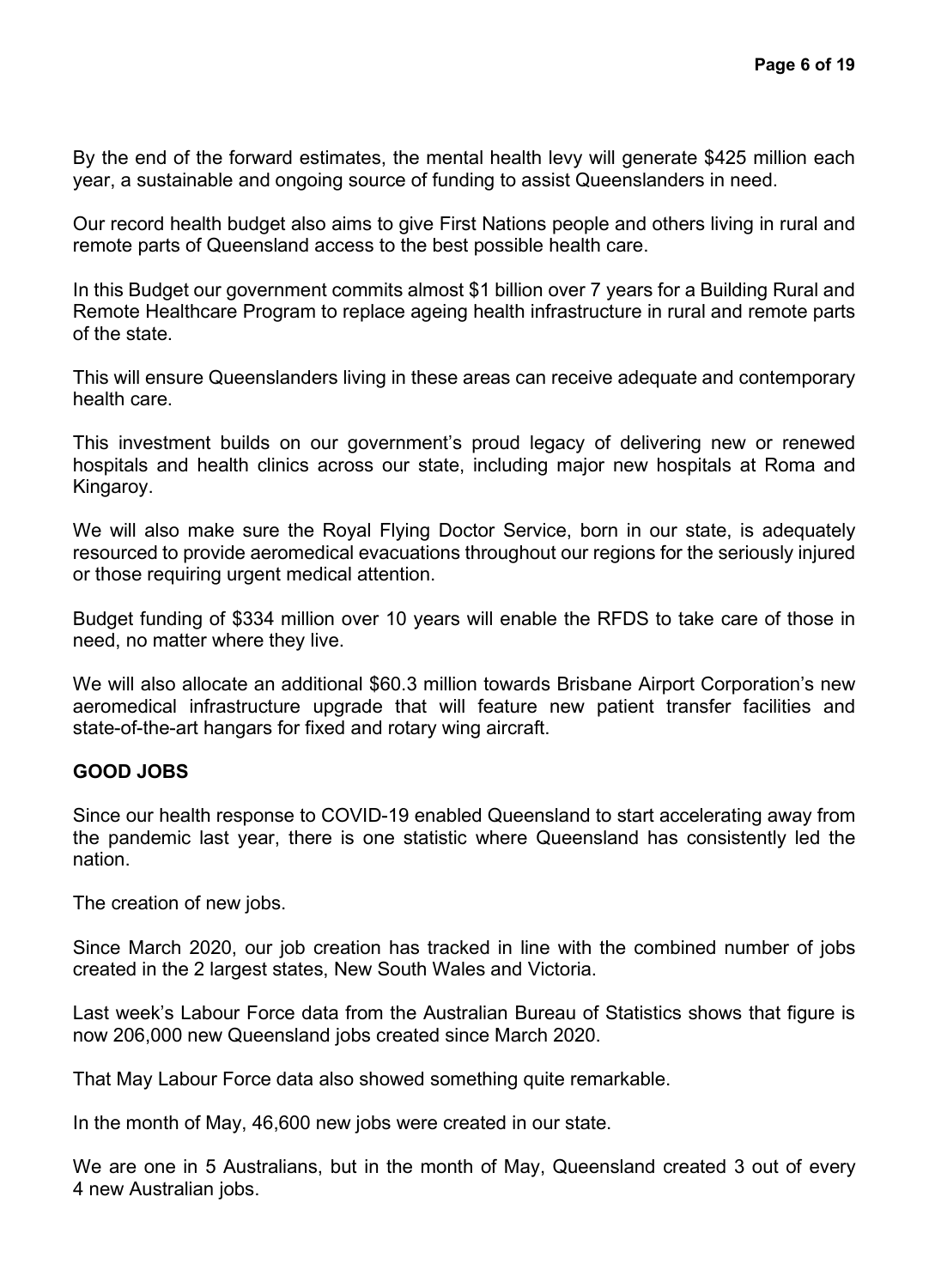That nation leading jobs growth is something our government will continue to pursue relentlessly.

As Queensland's economy continues to gather speed, our government is actively seeking to identify and support the industries that will deliver the well-paying, secure, highly skilled jobs of the future.

That means jobs in hydrogen and renewables, critical minerals, advanced manufacturing, resource recovery, biomedical technology, aerospace, defence, tourism and the innovation, creative and design industries.

We are determined to maintain Queensland's traditional role as Australia's energy powerhouse.

More than that, Queensland is rapidly becoming a global energy superpower through investment in our state's renewable energy future, helping us to deliver more jobs in more industries.

Later this year, our government will deliver our Energy Plan, setting out the next steps on our journey from national to global leadership.

Embracing decarbonisation does not need to come at the expense of the economy or jobs.

To the contrary, it presents the opportunity for us to be a home to more energy-intensive heavy industry, including traditional and advanced manufacturing.

Queensland can supply the world with new economy minerals and manufacture the equipment it needs to tackle climate change, while supporting our growing workforce to acquire new skills.

By investing in renewable generation now, Queensland can leverage our world class renewable resources to deliver a reliable and efficient energy system.

This will also give Queensland manufacturing a strong competitive advantage to attract investment in low emissions manufacturing and to help enhance the competitiveness of our exporters.

Since 2015, 50 large-scale renewable energy projects have been committed, commenced, or constructed in Queensland.

These projects will support almost 8,000 construction jobs, most of them in regional **Queensland** 

Importantly, they will produce 5,774 megawatts of clean energy.

That represents more than 13.8 million tonnes of avoided emissions each year.

And we are only just beginning.

Large-scale pumped hydroelectric storage will be an essential part of this transformation.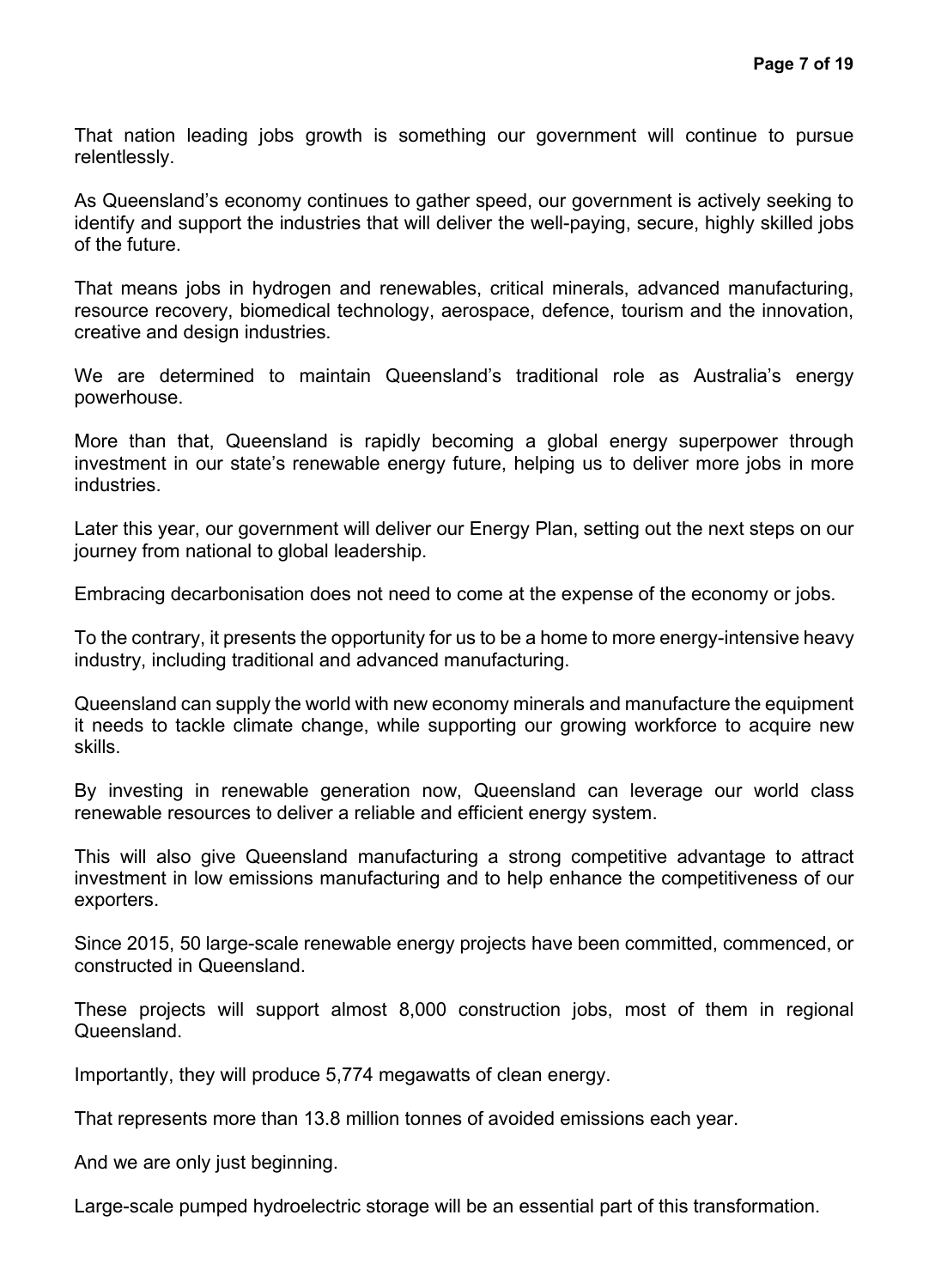The Budget commits \$48 million over 2 years to advance early works on the Borumba Pumped Hydro Energy Storage project and will also support further investigation into other prospective pumped hydro storage sites across Queensland.

Our reputation as a resource powerhouse is growing, with strong global demand for new economy materials like vanadium and cobalt as key inputs for the world's decarbonisation technologies.

At least \$10 million from the \$520 million Invested in Queensland program will support Queensland's first vanadium processing plant in Townsville.

We are committing \$15 million to support the National Battery Testing Centre in Brisbane, a facility that gives prospective battery manufacturers the opportunity to calibrate and certify their products.

Building on our strong economic recovery and outlook, we are focused on achieving even more export growth to generate additional jobs and greater economic benefits for Queensland.

Our dynamic, diversified, and growing economy, highly skilled workforce, pro-growth, pro-business environment and advanced infrastructure offer businesses the best climate to expand and prosper.

On the back of a global pandemic, as economies look to recoup and recover, the importance of trade and investment has never been stronger.

That is why our government will invest an extra \$150 million to deliver a new 10-year trade and investment strategy.

This strategy will ensure we continue to support our exporters as they reach for new markets, and boost sales where they are already currently trading.

Queensland's Workforce Summit held in March with business and community leaders highlighted that our emerging and traditional industries must be sustained by a skilled workforce.

Our government will have more to say on our Workforce Strategy later this year, but we will continue to invest in our workforce, and provide greater opportunities for disadvantaged jobseekers, through our Skilling Queenslanders for Work and Back to Work programs.

We will keep providing training opportunities to upskill workers for more secure, well-paid existing jobs and future jobs.

While the pandemic has significantly impacted tourism, hospitality and international education, other sectors like mining, agriculture and the construction sector continue to power our economy.

This budget aims to ensure ongoing success in those sectors performing well, and speed up recovery in others.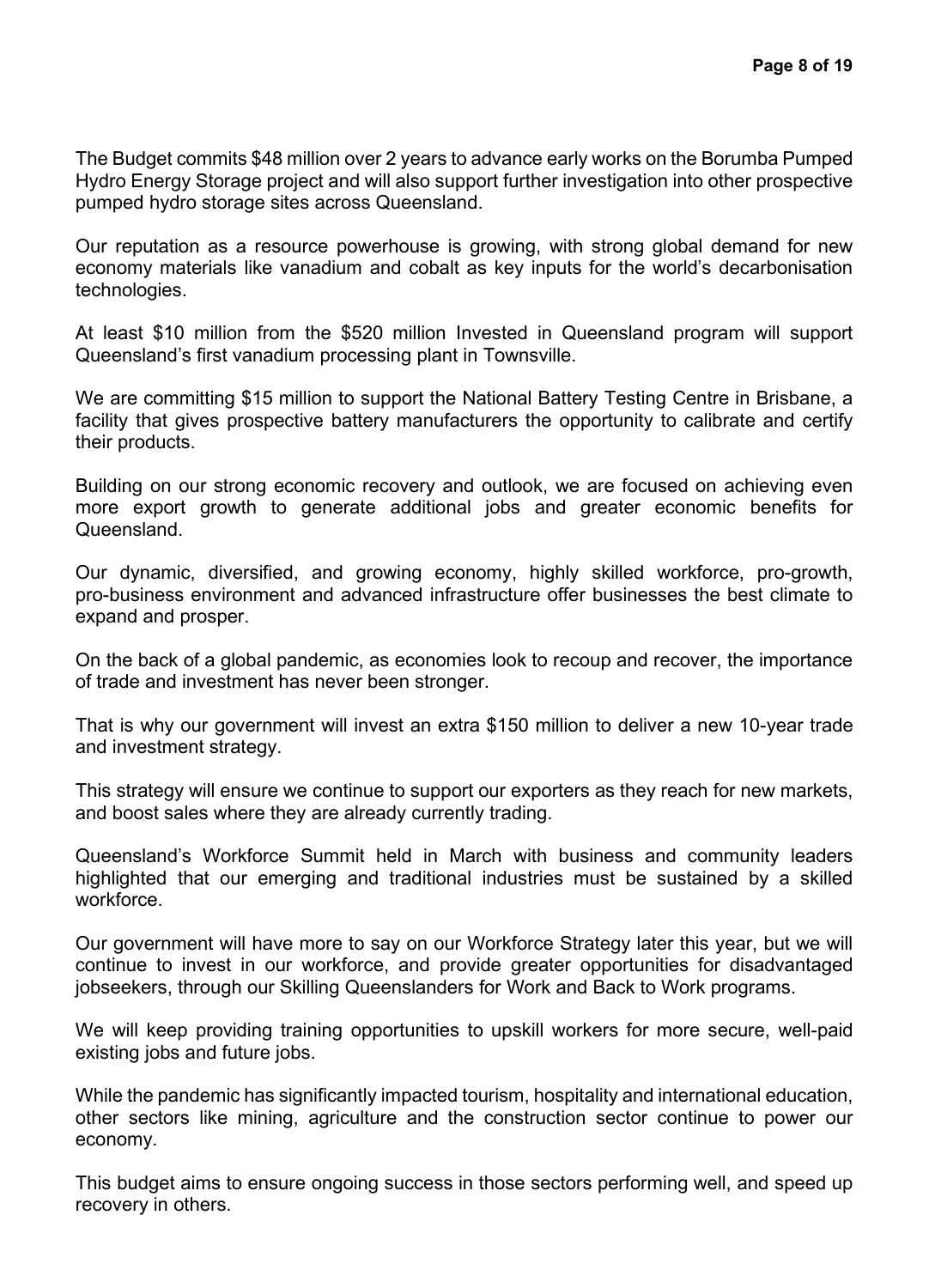Our government keeps its promises.

We promised the people of Queensland we would not raise their taxes.

And the people of Queensland will not pay one dollar of the revenue measures I announce in this budget.

And we promised the coal companies, we would freeze their royalties until 30 June 2022.

We will keep that promise.

This will mean that, for a decade, multinational coal companies have benefited from royalty arrangements that have been frozen by successive Queensland Governments.

Few industries in the world have enjoyed such a long period without change.

But from 1 July, the 10-year freeze comes to an end.

It is time for new arrangements to be implemented.

Arrangements that reflect coal prices in excess of \$500 per tonne, not the \$150 per tonne for which the existing royalties were designed.

Three new progressive royalty tiers will be introduced.

20 per cent for prices above \$175 per tonne, 30 per cent for prices above \$225 per tonne and 40 per cent for prices above \$300 per tonne.

Each of these new tiers applies only on the margin, so at a coal price of \$302 per tonne, the 40 per cent rate would only apply to the last \$2.

We know the foreign shareholders of coal companies won't like these changes.

But they can rest easy.

We are not increasing the rates that apply at the existing tiers, as the former LNP Government did in 2012, during an industry downturn.

The new regime is forecast to deliver an additional \$1.2 billion in royalties over the forward estimates, 30 per cent less than was forecast through the changes made by the former LNP Government in 2012.

All of that \$1.2 billion, and more, will be going into regional Queensland.

We will build a new hospital for Moranbah.

We will expand Mackay Hospital, Townsville Hospital, and Cairns Hospital.

More beds in hospitals at Rockhampton, at Hervey Bay, and at Sarina.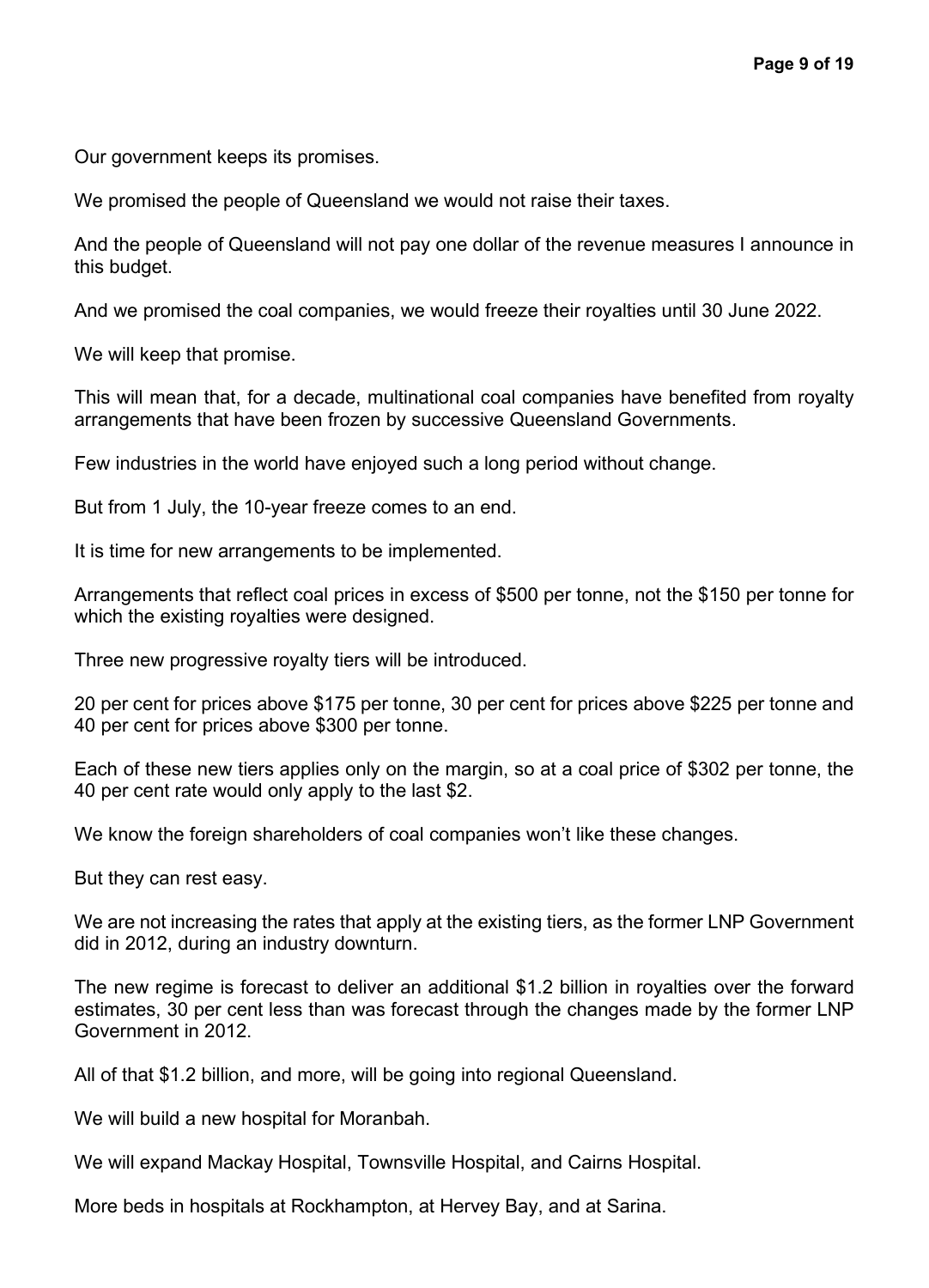And we will deliver 2 new major hospitals, in Bundaberg and Toowoomba.

And we will continue to back the future of the resources industry.

To support the future of our resources sector, \$68.5 million over 5 years will be invested through the Queensland Resources Industry Development Plan.

That includes a further \$17.5 million to encourage exploration and make new mineral discoveries.

Alongside resources, we will be working with other industries because we want advanced manufacturing to flourish, to grow and to create jobs.

Our \$350 million Industry Partnership Program is designed to unlock our advanced manufacturing potential in hydrogen, biofutures, biomedical, defence, aerospace, space, and resource recovery.

To help small and medium sized manufacturers build advanced manufacturing capability in our regions, the budget commits \$50 million to the Made in Queensland and Manufacturing Hubs Grant programs.

Our agricultural sector, with its heart in regional Queensland, is continuing to diversify with potential growth opportunities in high-value horticulture, seafood, and livestock.

Our Drought Assistance and Reform Package of up to \$79.6 million over the forward estimates will support regions affected by drought, while \$150 million over 3 years will be available to help farmers prepare, manage, and recover from the impacts of drought.

Few sectors have felt the impacts of the COVID-19 pandemic more than Queensland's tourism sector.

Yet there is growing optimism about tourism's future.

This sentiment was tangible when the first cruise ship returned to the Port of Brisbane just weeks ago, with 1,500 passengers who embarked on day trips around South East **Queensland** 

With both domestic and international borders open, visitors are returning but we are doubling efforts to accelerate the sector's recovery and growth.

This Budget commits up to \$66.4 million over 4 years for an action plan to help our tourism operators rebound even more strongly, particularly in regional communities.

Our tourism sector has endured challenge after challenge.

Before COVID, it was a series of natural disasters, including the fires that tore through so many parts of our state, including the Scenic Rim.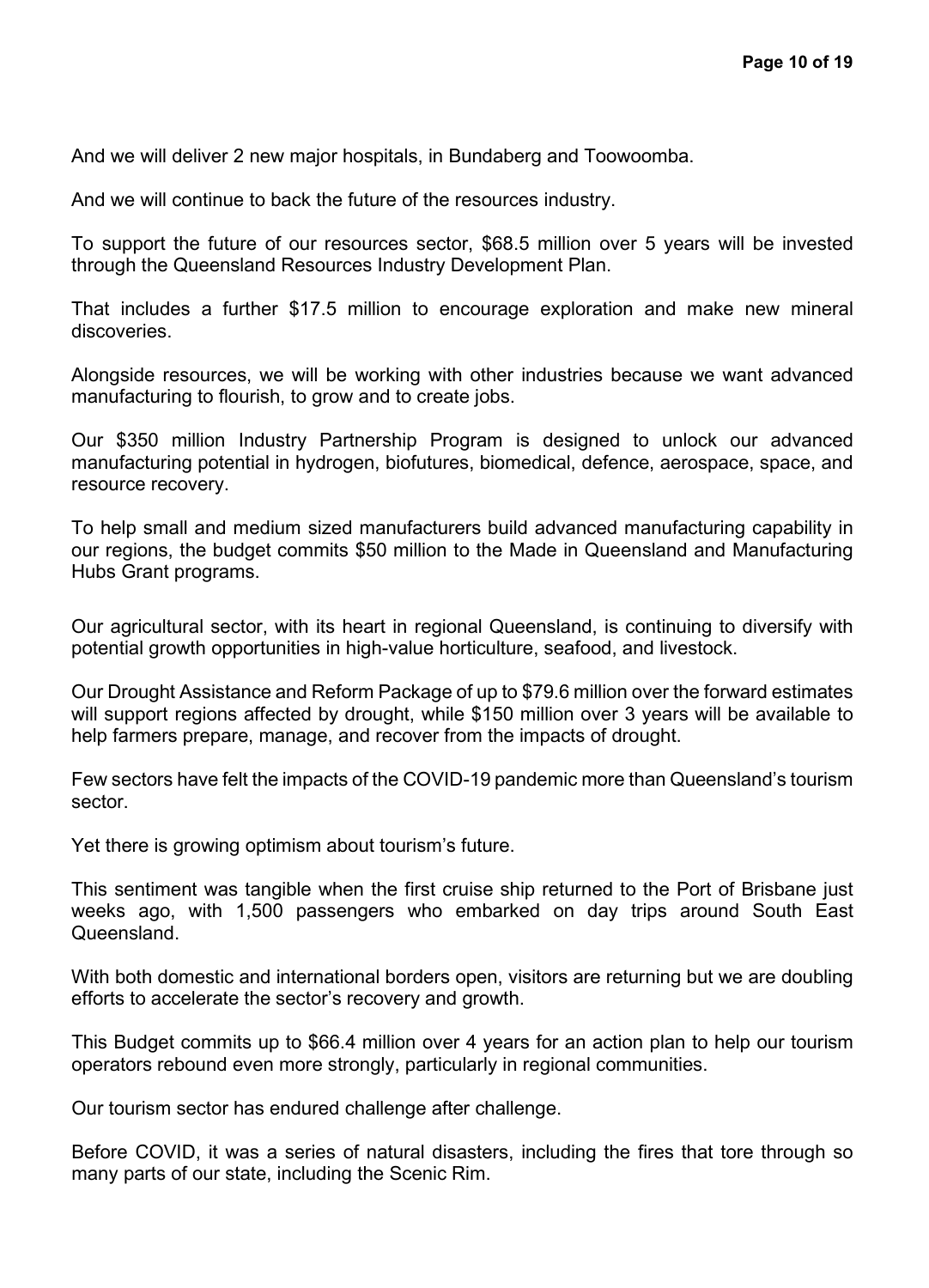As the then Minister responsible for the Queensland Reconstruction Authority, I went into the Lamington National Park.

I saw first-hand the destruction of our iconic Binna Burra Lodge.

While I was there, Steve Noakes, the Chair of Binna Burra, dragged the iconic dinner bell from the wreckage, as a symbol of hope that Binna Burra could be rebuilt.

As a result of today's budget, we are taking the next step forward so that the bell of Binna Burra will ring again.

\$18 million will be donated to the Binna Burra foundation to help rebuild this iconic lodge.

In addition, we will also invest \$2 million for improvements at Lamington National Park, working closely with O'Reilly's.

Binna Burra and O'Reilly's are just 2 of countless Queensland small and medium businesses that have done it tough, year after year.

Through their hard work and sacrifice, they have been an integral part of our economic recovery, and for that they deserve to be supported.

Our approach has always been to keep business costs low through competitive tax arrangements, making Queensland an attractive place to invest.

Targeted regulatory reform has been a key part of our COVID-19 response, enabling businesses to grow.

Today, through this budget, we will provide payroll tax relief to more than 12,000 small and medium-sized Queensland businesses.

This will be achieved by increasing the payroll tax deductions to businesses with annual Australian taxable wages between \$1.3 million and \$10.4 million.

Currently, the deduction phases out above \$1.3 million at a rate of 25 cents per dollar of wages, or one dollar for every 4 dollars of wages.

We will reduce that phase out rate to 14.3 cents per dollar of wages, or one dollar for every 7 dollars of wages.

Put simply, we are increasing the number of businesses who will now be eligible for a deduction from payroll tax, and we will significantly increase the deduction available to businesses already getting it.

This means a business with \$6.5 million of taxable wages will see over \$26,000 extra each year in its bank account.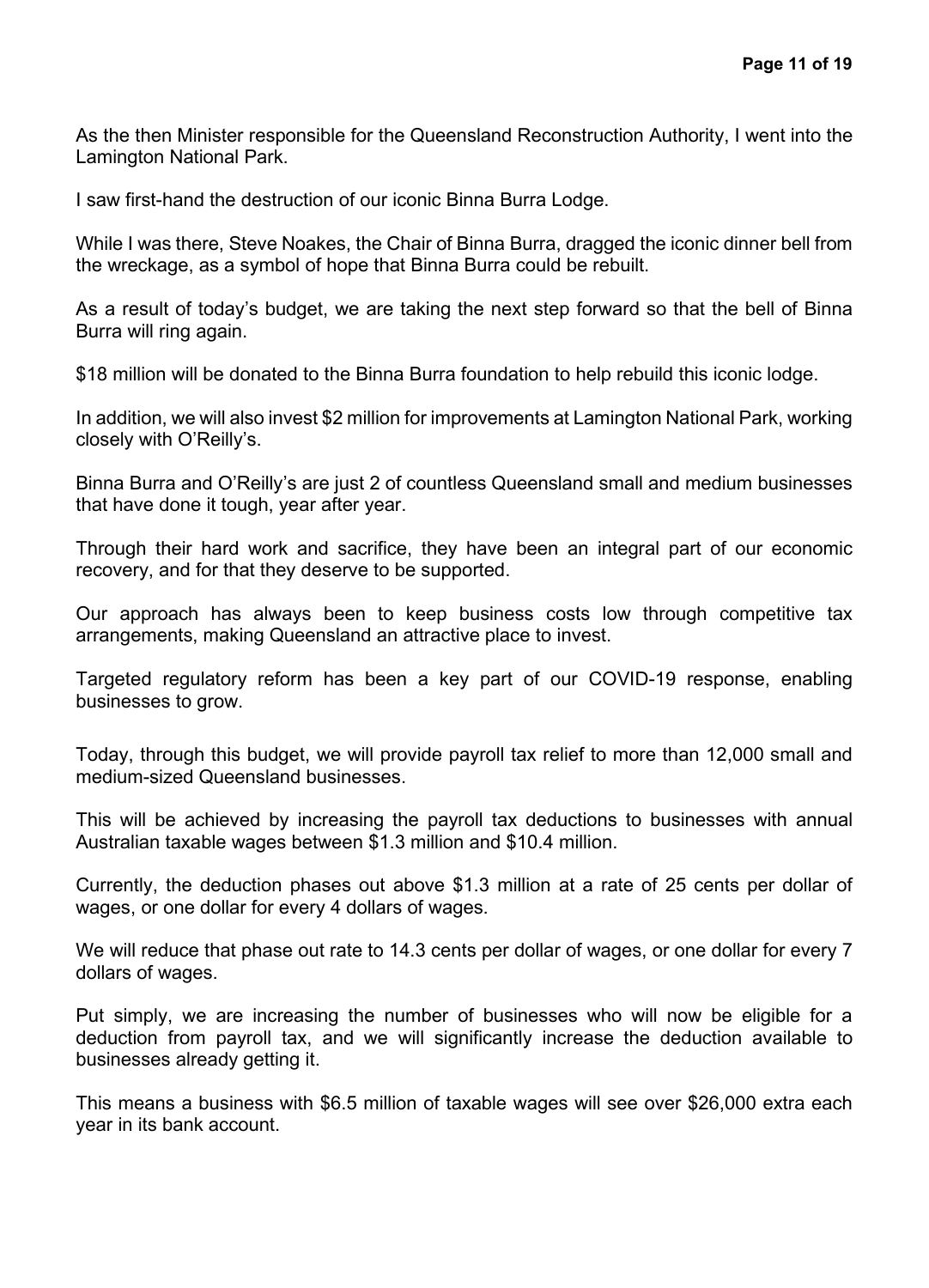# **BETTER SERVICES**

Speaker, the Queensland Government interacts with hundreds of thousands of people every day.

Often during some of the most difficult times in their lives.

As we grow and transform, we must remember that we live in a community, not just an economy.

That means we need to ensure all Queenslanders benefit fairly from our growth and prosperity regardless of where they live or who they are.

This is particularly true for our most valuable resource.

Our children.

That's why the Palaszczuk Government's record education and training budget of \$19.6 billion will set the next generation of Queenslanders up for a productive career in whatever field they choose.

No matter what background they are from.

This budget takes our total investment in our Building Future Schools commitment to \$3 billion.

We have already opened 21 schools since 2015, and today we are announcing another 5 for 2025 and 2026.

More schools are currently under construction, and this budget commits a further \$390 million to build 5 new schools where they are needed most.

Primary schools in Caboolture West, Caloundra South, Ripley Valley, Greater Flagstone and Bahrs Scrub.

It also includes another \$742 million for additional and renewed infrastructure in our existing state schools, and \$20 million to upgrade school playgrounds and tuckshops.

Our government has rightfully acknowledged the extraordinary dedication and service of our health workers.

However, teachers, principals and school staff are among the unsung heroes of this ongoing pandemic.

They have exemplified Queensland's fighting spirit with their response to COVID-19, followed by the SEQ floods earlier this year.

They have adapted and embraced technology to encourage home learning under extraordinary circumstances.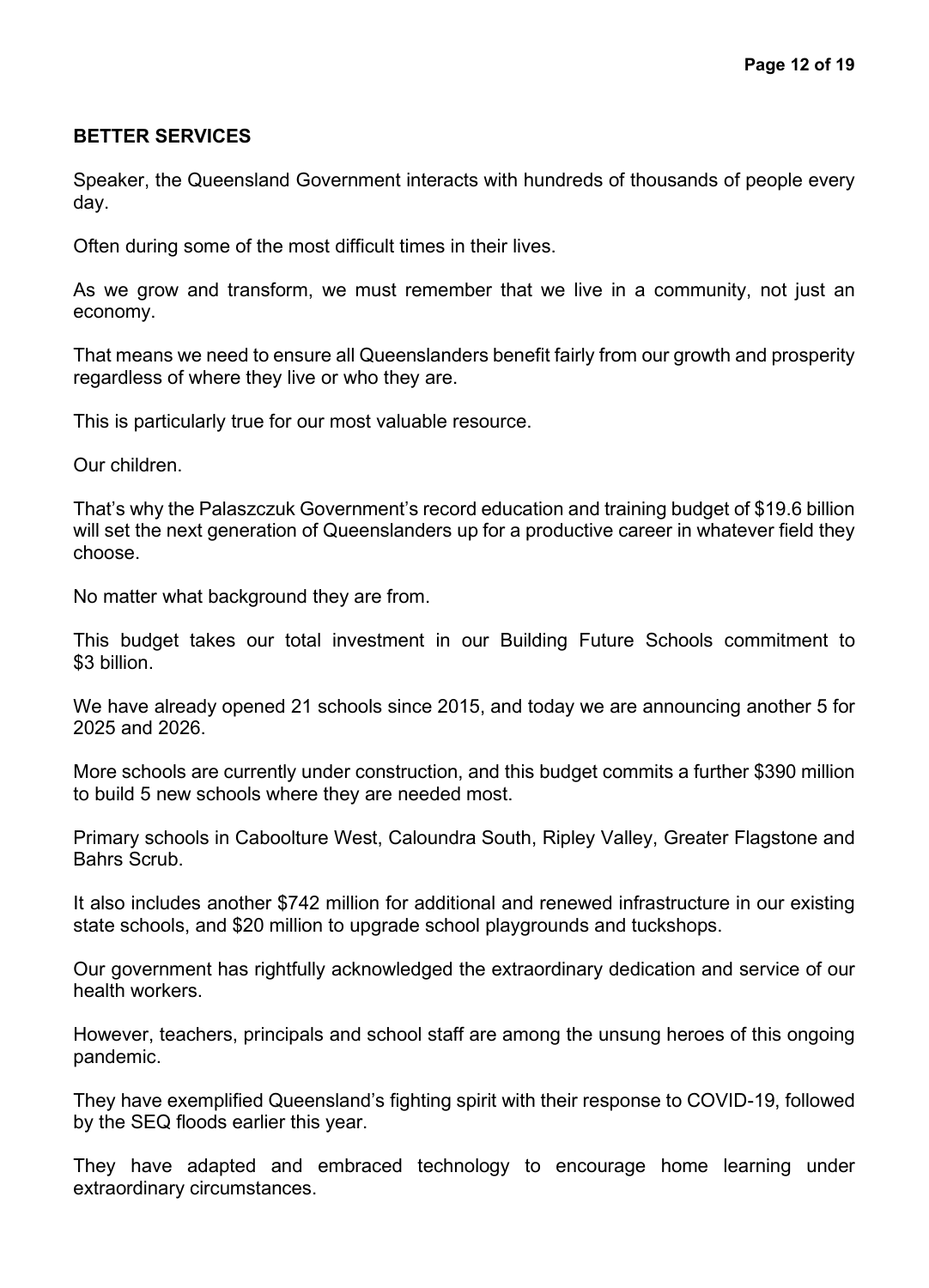They have restructured activities and classrooms and school timetables to keep students as safe as possible.

They are deserving of our heartfelt thanks.

Teachers are the engine room of our education system which is why we have created an additional 7,165 teacher and teacher aide positions since 2015.

The budget provides for 675 more teachers and nearly 200 more teacher aides in 2022–23.

We will continue to invest in students with a disability to make sure they get ease of access to the best education services possible.

Funding of \$80.6 million over 3 years will support the transition of a new resourcing model for students with a disability.

Providing even better and fairer services is also about making sure we continue to protect our most vulnerable Queenslanders.

Particularly children and young people who have been harmed or who may be at risk of harm.

This Budget supports child protection services with \$2.2 billion in funding over 5 years.

We recognise vulnerable young people in care face many challenges as they transition to adulthood.

We want to see them succeed, to get a qualification and to find work.

That is why we are committing to providing additional support to young people leaving care.

From 2023–24, we will be extending availability of the foster care allowance for carers of young people who remain living with them, up to the age of 21.

Those aged 18 to 21 years leaving non-family-based care will also be mentored and supported financially by non-government organisations to live independently.

Our government recognises that the pandemic, along with required periods of isolation, has impacted on mental health, including exacerbating loneliness.

The Budget commits \$126 million over 4 years and \$19 million ongoing to help address social isolation and support our invaluable Neighbourhood and Community Centres throughout **Queensland** 

This follows from the work of another important parliamentary inquiry led by the Member for Mansfield, Corinne McMillan.

In a state where the Premier, Governor, Chief Justice and Police Commissioner are all women, it is no surprise that the Palaszczuk Government is committed to ensuring women and girls have equal rights and access to opportunities.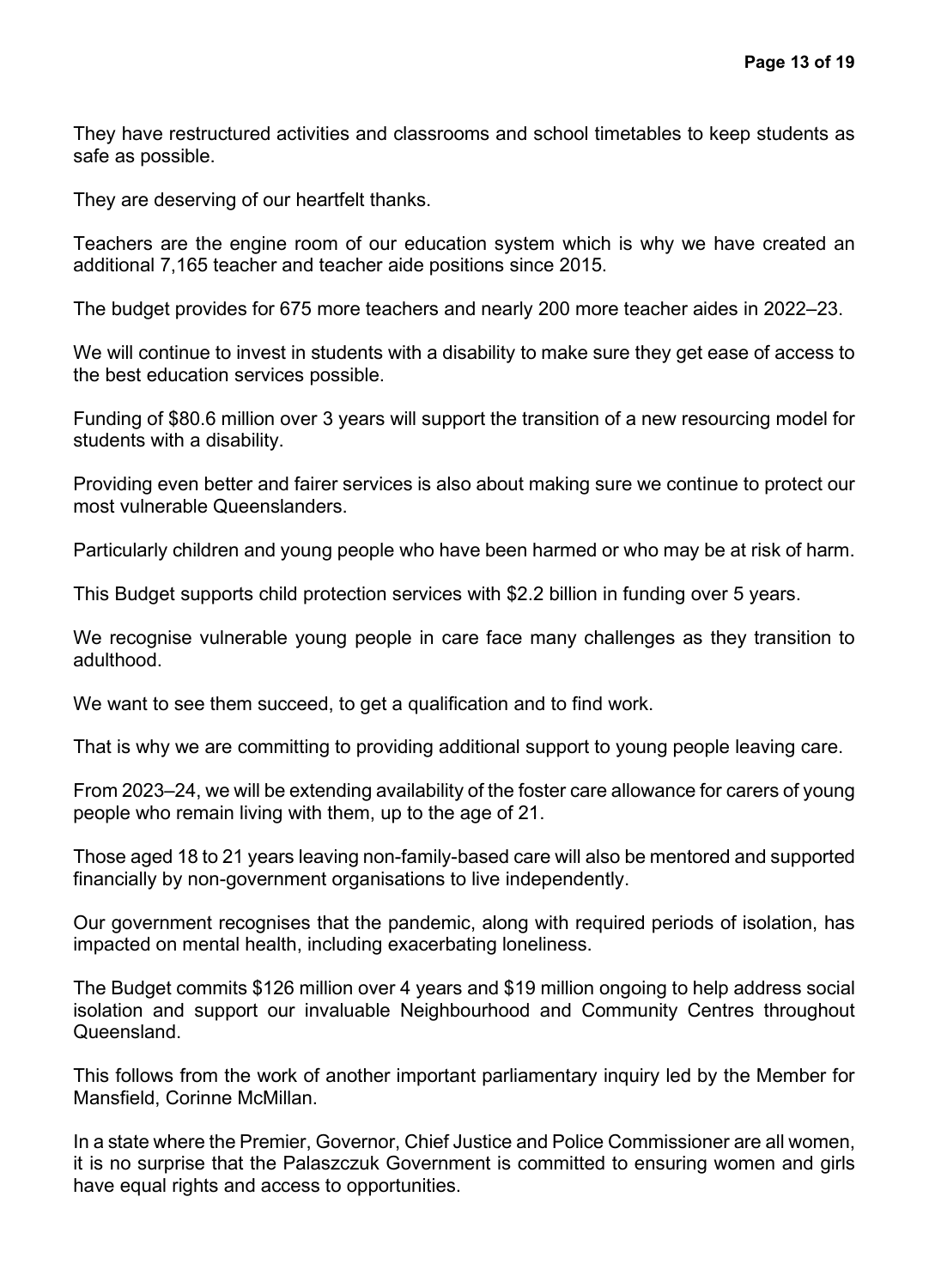Women and girls should feel safe and valued.

We want women to have opportunities to succeed in economic, social, and cultural endeavours.

The Queensland Women's Strategy will underpin this important work.

We are focused on securing better outcomes for women who have been victims of domestic violence.

This Budget commits \$363 million over 5 years and \$61.3 million ongoing for an historic overhaul of laws and practices to better protect Queensland women from domestic and family violence.

And hold perpetrators to account through legislation to criminalise coercive control.

A further \$19.2 million over 4 years will go towards specialist women in custody and domestic and sexual violence support services, and programs for women in custody.

Queensland has the best police service in Australia.

The men and women of the Queensland Police Service work tirelessly around the clock, sometimes placing themselves in dangerous situations to keep us safe.

Population shifts, the way we live and work, and the demands of a growing state all require careful consideration in how we plan for police resourcing needs.

That's why we are delivering more police with more resources through budget spending of \$2.9 billion.

The biggest increase in police resourcing in 30 years will continue as we deliver on our commitment to see an additional 2,025 police personnel engaged by 2025.

We will make sure they have the facilities, stations, vehicles, and equipment they need through a \$174.6 million capital program to support the frontline against crime.

I know many families and individuals outside of this building, all over Queensland, are working hard to cope with cost-of-living pressures.

This is often a week-to-week proposition compounded by a feeling of uncertainty.

We understand the impact the rising cost of fuel and groceries is having on Queenslanders, especially on those with low incomes.

That is why we continue to provide a wide range of concessions to help with transport, housing, healthcare, education, water, and energy costs.

This will amount to \$6.8 billion over the next financial year.

That is a rise of 10 per cent on last year, benefiting millions of Queensland households.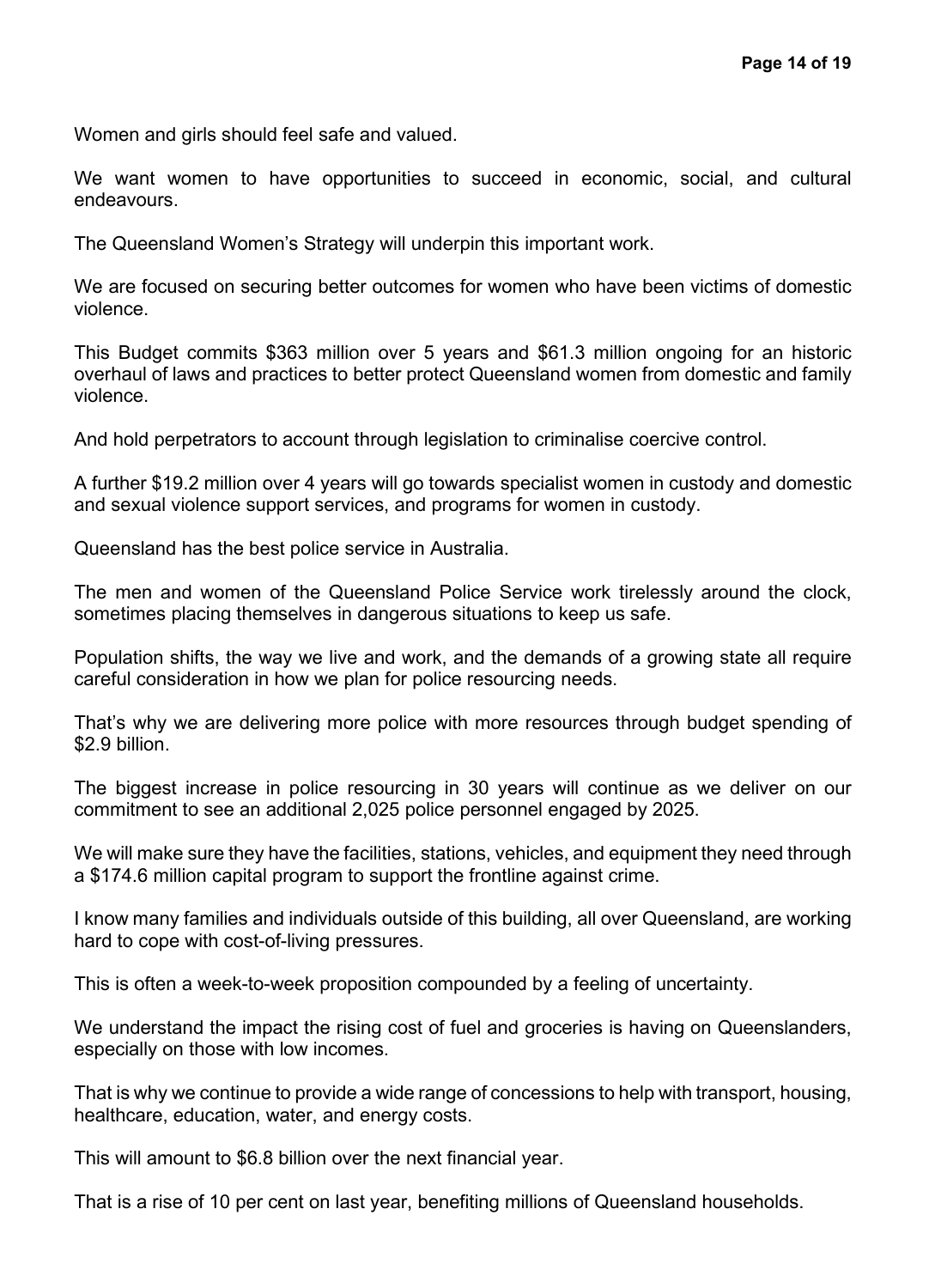Because Queenslanders own the state's power assets, earlier this year we announced Queensland households would receive \$50 off their power bills

As part of the budget, that is being increased to \$175, at a cost of \$385 million.

It takes the total value of asset ownership dividends Queenslanders have received over the past 4 years to \$575 per household, a program costing \$1.2 billion.

The Palaszczuk Queensland Government is also taking substantial action to support Queenslanders facing the challenge of accessing housing.

The 2021-22 Budget included \$1.9 billion for the *Queensland Housing and Homelessness Action Plan 2021–2025*, a plan also supported by returns from the \$1 billion Housing Investment Fund.

Under the plan, the government will deliver 7,400 new dwelling commencements.

We are working on strategies to unlock development and increase the supply of housing in Priority Development Areas with \$150 million in budget funding over the next 3 years.

A further \$50 million will be allocated to the Growth Acceleration Fund, so we can speed up economic recovery, increase construction activity and support jobs.

This budget builds on our housing investment, with \$29.8 million over 4 years and \$10 million per year ongoing to support initiatives to address youth homelessness.

Speaker, housing affordability affects all parts of the country.

It is pleasing to see the new Federal Labor Government has a dedicated Minister for Housing as part of the Prime Minister's Cabinet.

We look forward to working with them, and other states, to support delivery of quality, affordable housing for all Queenslanders.

### **GREAT LIFESTYLE**

Speaker, Queensland has always been one of the best places in Australia to live, work and raise a family.

And our government intends to keep it that way.

We are the destination of choice for so many, given our stunning beaches, theme parks, hinterland, reefs, rainforests, and outback.

Net interstate migration to Queensland was the highest of all Australian states and territories in 2020-21 reaching a record quarterly increase of more than 16,600 in the September quarter 2021.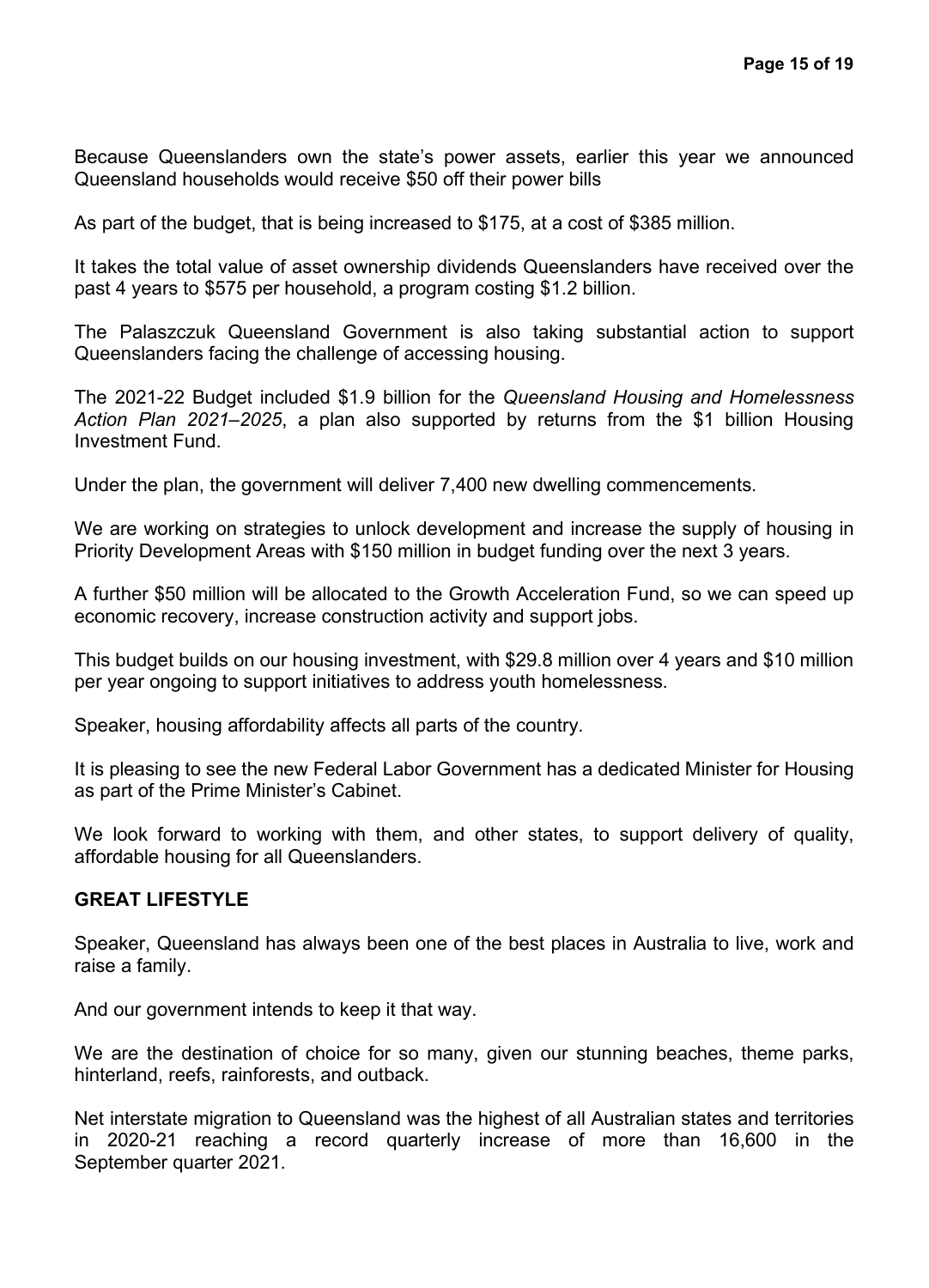While there are clear economic benefits to interstate migration, this Budget invests in measures to protect and enhance our lifestyle through this period of growth.

That includes investment in roads, rail, bus, cycleways, and marine infrastructure to improve the way people travel.

Front and centre is a \$59 billion capital investment across Queensland over 4 years.

Of the \$15.5 billion capital program for 2022-23, \$9.8 billion, or 63.3 per cent, will be spent outside Greater Brisbane.

This vital capital works investment will better connect communities and businesses while driving economic activity.

Our capital program will support 48,000 jobs in 2022–23.

Protecting our lifestyle and protecting our environment are not mutually exclusive.

Our diverse natural environment is not only the envy of other Australian states, but the world.

As such, it is forever linked to our economic fortune.

We must look after it and this Budget does just that.

The Palaszczuk Government commits \$262.5 million over the forward estimates to our 10-year strategy to better manage our protected areas, including our magnificent national parks and Great Barrier Reef.

We are investing almost \$40 million to help protect our threatened species, including one of Queensland's most loved native animals, the koala.

This funding will continue the work of our strategy to boost their numbers in South East Queensland and restore key habitats.

Our single biggest economic opportunity – hosting the 2032 Olympic and Paralympic Games – gives us a once-in-a lifetime opportunity to put Queensland on the world map.

The 10-year runway of investment and infrastructure, built in time for the Games, will deliver benefits for generations to come.

But it's about more than concrete and construction.

It is a chance to unite Queenslanders behind an aspirational plan for our future.

We have already seen tremendous interest in the Youfor2032 campaign to set potential young Olympians on a path to glory.

And community interest is high around taking up volunteering opportunities for the games.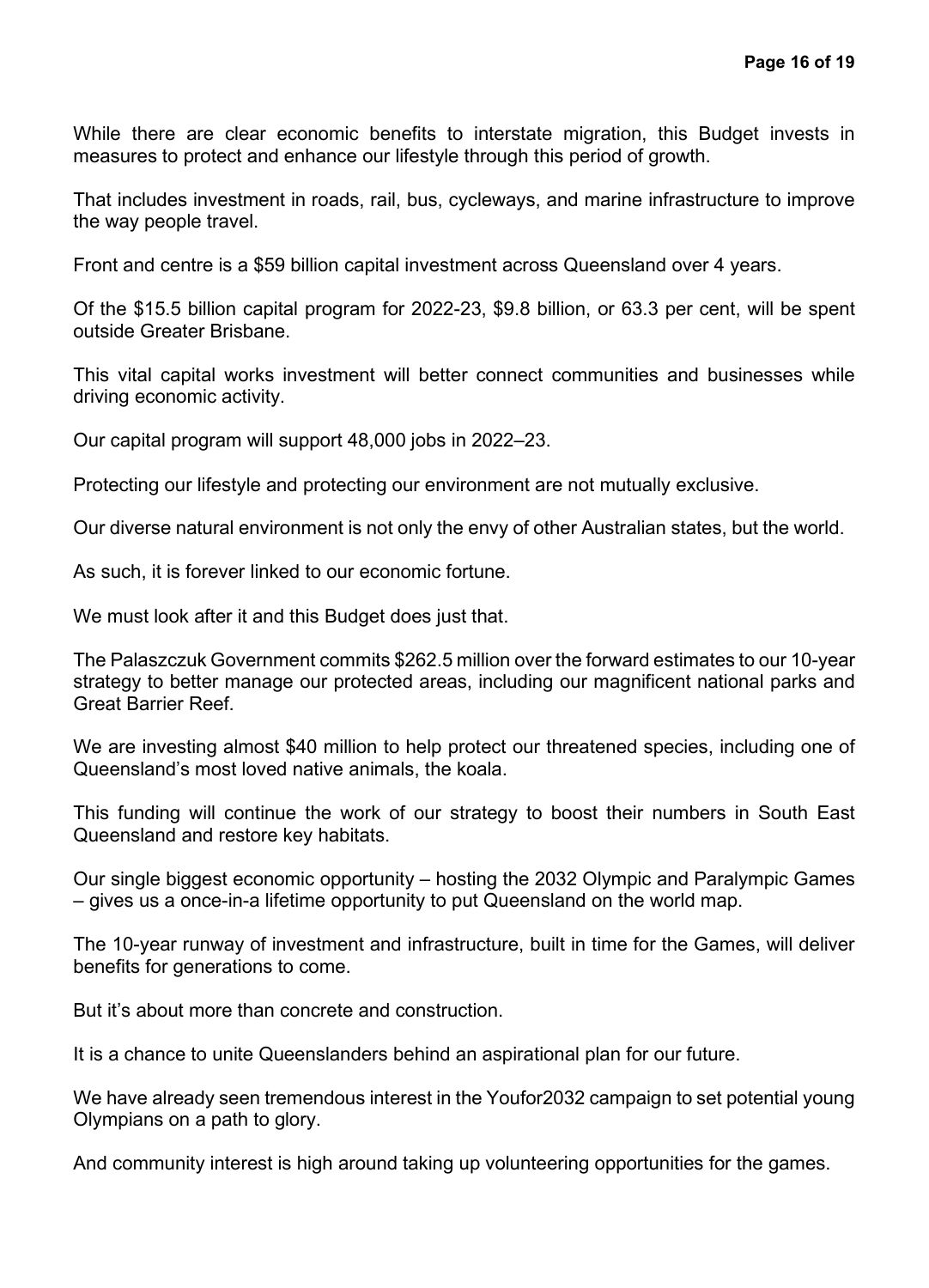We are investing \$59.3 million over the forward estimates to support the Brisbane 2032 Taskforce as it leads 2032 Olympic and Paralympic Games activities across government.

This will support preparation of the 2032 Games Legacy Program and inform design of Games infrastructure, including venues and athlete's villages.

Our best Queensland athletes will be supported through a \$31.4 million contribution over 2 years to extend the 2032 High Performance Strategy.

And to create further pathways to Brisbane 2032, and encourage sports participation, \$100 million will establish a schools program to deliver new and upgraded sports infrastructure across Queensland.

## **ECONOMIC UPDATE**

Speaker, the Palaszczuk Government has never relied on hope or wishful thinking to get through tough times and secure better outcomes for all Queenslanders, whether they live in Weipa or Woodridge.

Our response to the COVID-19 crisis has been no accident.

It has been a response informed by sound, responsible economic and fiscal management geared towards recovery and growth.

While the pandemic is not over, Queensland's economic recovery is well advanced.

By the March quarter 2022, Queensland's domestic economy was 7.8 per cent larger than it was pre-COVID, much stronger than the 6.9 per cent growth in the rest of Australia.

206,000 extra Queenslanders have found jobs since the start of the pandemic, as many as New South Wales and Victoria combined.

Our unemployment rate of 4.0 per cent in May, is well below its pre-COVID rate of 5.8 per cent.

Our focus on regional jobs is also delivering great outcomes for Queenslanders.

Mackay has the lowest unemployment rate in Queensland at 2.4 per cent.

The Australian Bureau of Statistics tells us Queensland created 1,500 new jobs each and every day for the month of May.

The value of Queensland's overseas merchandise exports totalled \$99 billion in the 12 months to April 2022.

This is 72.3 per cent higher than the corresponding period a year ago, and the State's highest 12-month total on record.

Our strong economic recovery stood the state in good stead when faced with a range of economic challenges earlier this year.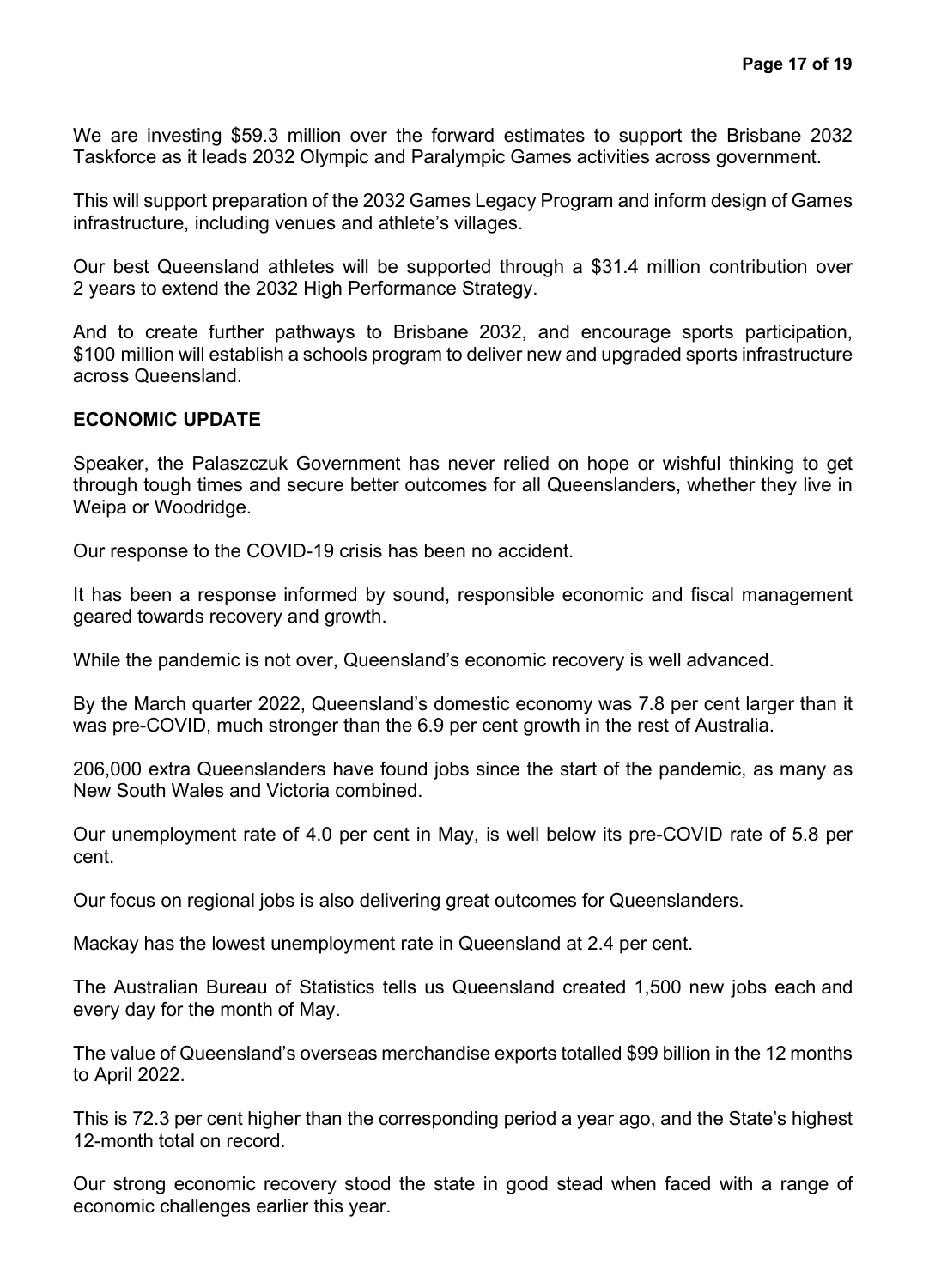The Omicron outbreak, major flooding in South East Queensland, and the global impact of the Russian invasion of Ukraine.

These shocks have all impacted the supply side of the economy and have exacerbated inflationary pressures.

In spite of this, the Queensland economy is forecast to grow by 3 per cent in 2021–22, and then average ongoing growth of  $2\frac{3}{4}$  per cent per annum over the rest of the forward estimates.

This growth means even more jobs for Queenslanders.

Year-average employment is forecast to grow by an exceptional 4¾ per cent in 2021–22, the strongest rate of jobs growth in 15 years.

Employment is then expected to grow by a further 3 per cent in 2022–23.

Reflecting this strong jobs' growth, the state's unemployment rate is expected to remain around its current low level for the duration of the forward estimates.

Responsible management of our finances, growing jobs and growing the economy, is recognised by rating agencies.

Queensland retains the equal highest credit rating among all states with S&P Global.

# **FISCAL OUTLOOK**

Our nation's 4 largest governments – the Australian Government, the New South Wales Government, the Victorian Government and the Queensland Government – all went into deficit to respond to COVID-19.

At last budget, we were the first of those governments to announce a return to surplus.

Today I am pleased to announce that Queensland will be the first of those governments to deliver a surplus.

Today, I can announce that we will achieve a surplus of \$1.9 billion for the 2021-22 Financial Year.

That compares to a projected deficit of \$1.4 billion at the Budget Update in December, and a projected deficit of \$3.4 billion at the time of last year's budget.

I am also pleased to announce that this financial year our net debt will be reduced by \$6.146 billion compared to the forecast in December last year.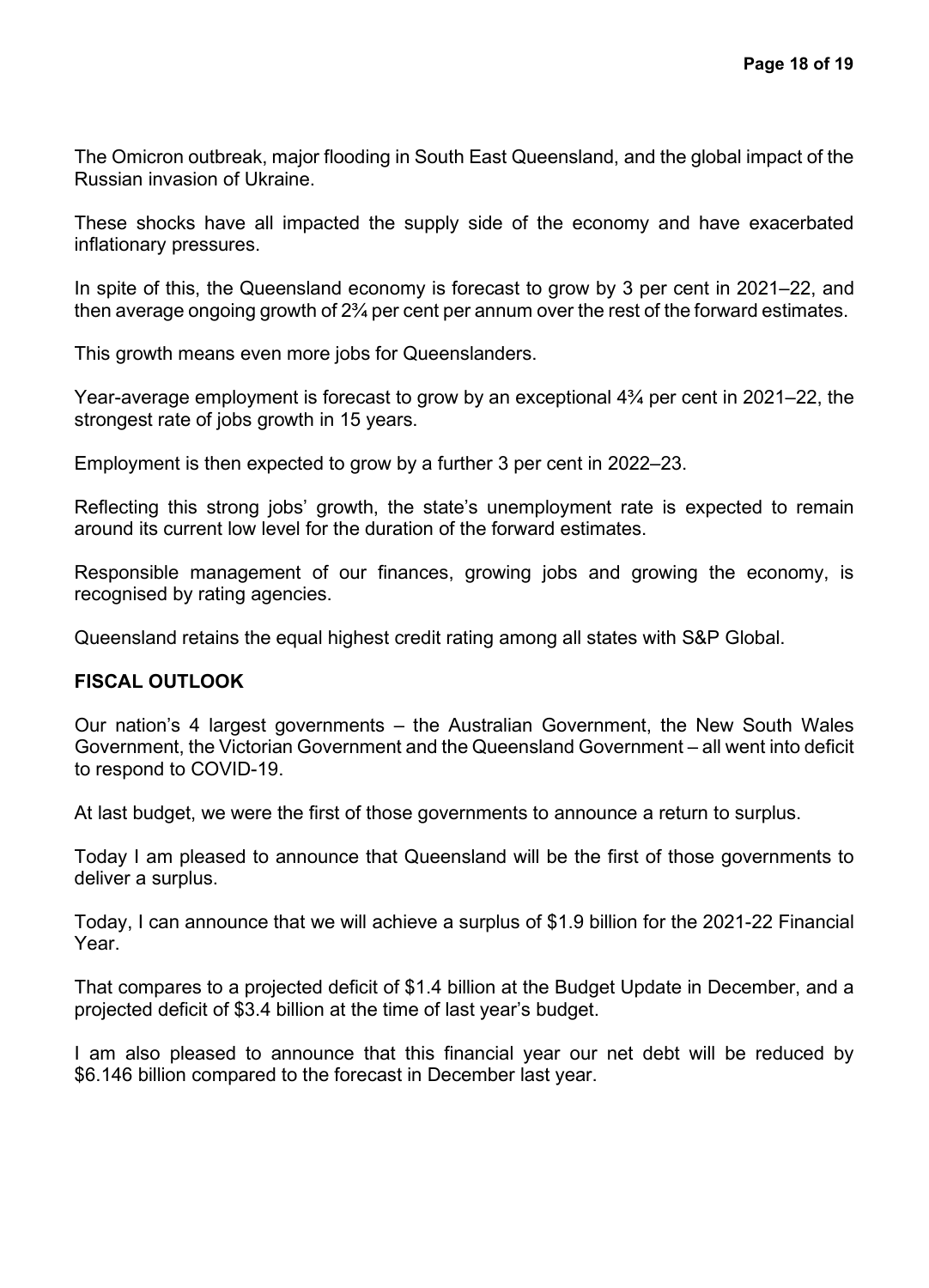# **CONCLUSION**

Speaker, much has changed from when I stood here to deliver last year's budget.

We are back in black.

We have a new Federal Government.

Queensland can proudly call itself a future Olympic and Paralympic Games Host.

And we are one-up in this year's State of Origin series.

But the challenges facing the world have changed as well.

From rising tensions in our region to the war in Ukraine, the rising spectre of global inflation, and labour and supply chain constraints, Queensland is not immune to these external disruptions.

But one thing remains constant.

And that is the commitment of the Palaszczuk Labor Government to deliver for the people of **Queensland** 

To deliver good jobs.

To deliver better services.

And to preserve and protect the great lifestyle of the place we all call home, the most wonderful place on earth:

**Queensland** 

I commend the Bill to the House.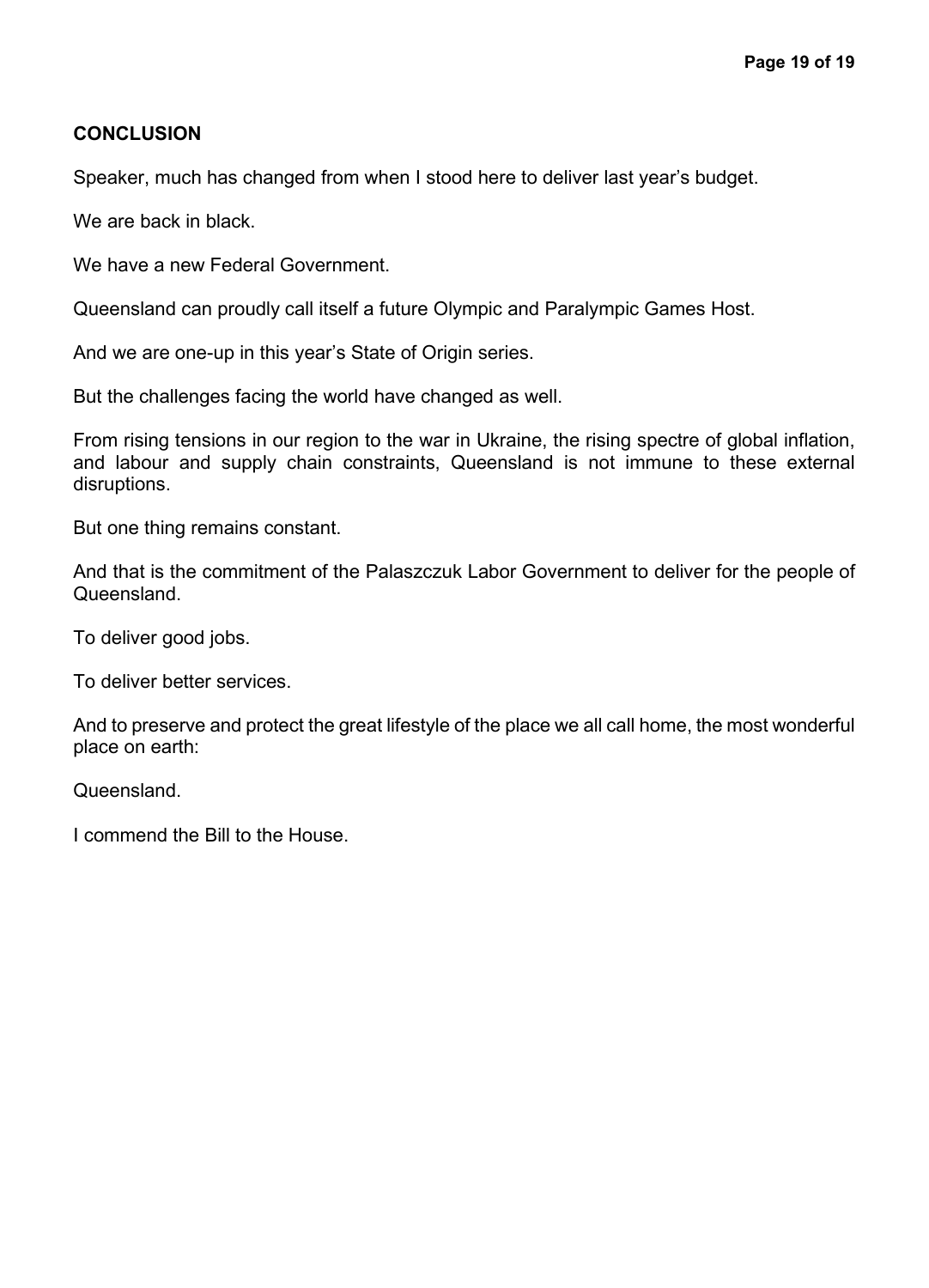Queensland Budget 2022–23 **Budget Speech Budget Paper No.1**